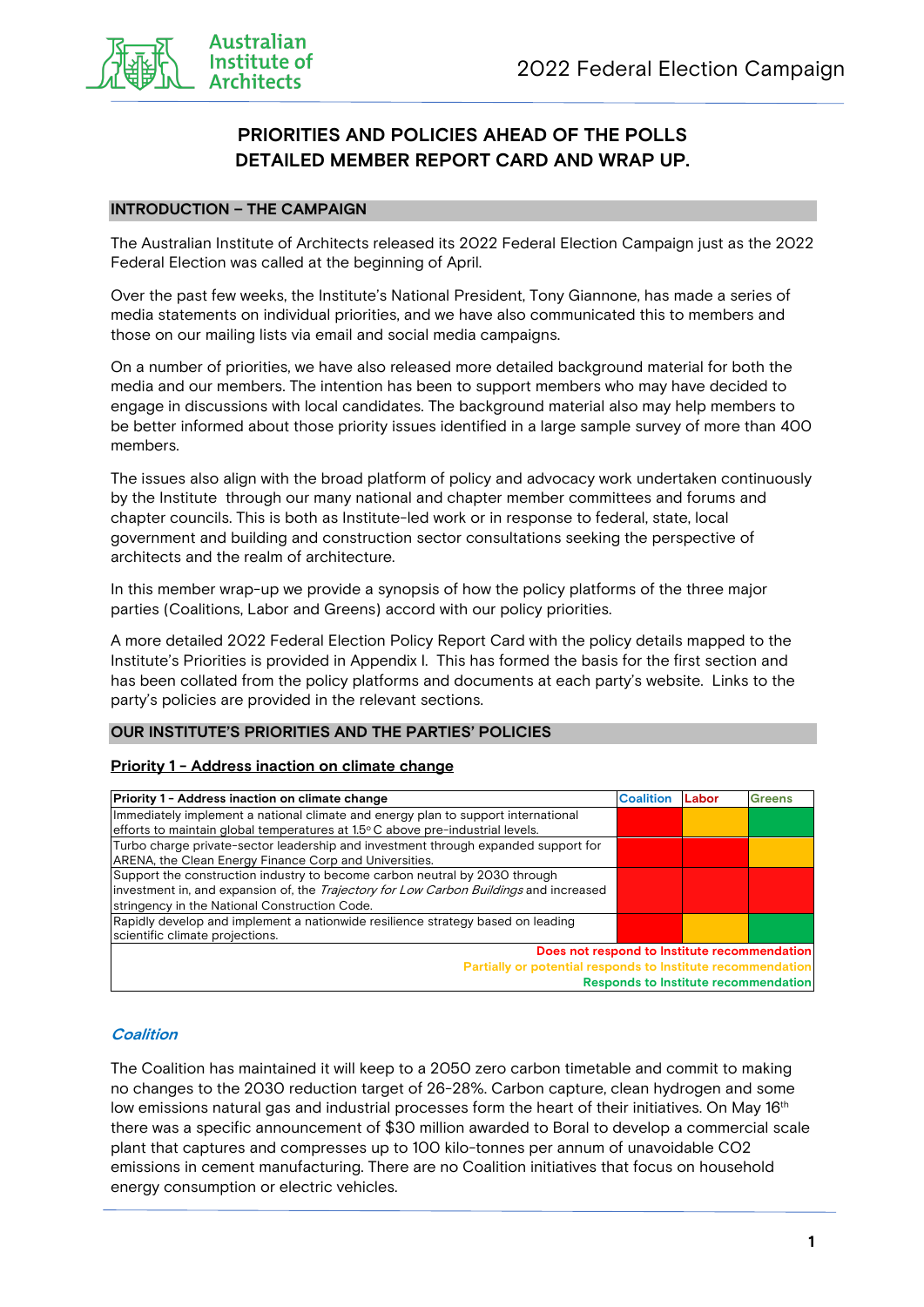

#### Climate resilience.

The Coalition have announced no new disaster readiness or resilience initiatives.

#### **Labor**

Labor aims for net zero by 2050 with a 43% reduction set for 2030. They would reinstate the Climate Change Authority (CCA) as a leading institution. There is depth and detail to their industry and energy initiatives to de-carbonise the economy, as well as initiatives focussed on moving domestic and other commercial energy use to renewables such as community batteries and solar banks. Investment of up to \$3 billion from Labor's National Reconstruction Fund will support renewables manufacturing and the deployment of low-emissions technologies, broadening Australia's industrial base and boosting regional economic development.

A Powering the Regions Fund to be established with uncommitted funding from the Emissions Reduction Fund (ERF)/Climate Solutions Fund (CSF) will purchase Australian Carbon Credit Units (ACCUs) on behalf of the Commonwealth focussing on priorities to supporting industry with its decarbonisation priorities, such as energy efficiency improvements and fuel switching (e.g. hydrogen); the development of new clean energy industries, such as green hydrogen production and export, and bioenergy; and workforce development to train existing workers in new technologies.

There is a proposed investment of \$20 billion to upgrade the nation's energy grid. Labor has a major initiative to shift Australia to electric vehicles (EVs).

There are specific training and re-skilling initiatives to re-develop the local workforce to meet the skills requirements in the green economy and its different sectors including \$100 million towards 10,000 New Energy Apprenticeships paid to apprentices who choose to train in new energy industries and \$10 million in a New Energy Skills Program delivered through TAFE colleges.

#### Climate resilience.

Labor has proposed up to \$400 million annually matched by State, Territory or local governments for investment in disaster prevention and resilience and to fund Disaster Relief Australia with \$38.1 million over three years to add another 5,200 volunteer veterans to its ranks.

#### **Greens**

The Greens expectedly have set the most ambitious targets of 75% reduction on 2005 CO<sub>2</sub> levels by 2030 and for net-zero emissions by 2035. They also aim to for a net-negative emissions economy with over 100 million tonnes of carbon drawdown every year by 2050. Their 2030 target includes 100% renewable energy by 2030.

Change will also be led by a reinstated CCA and a standing National Climate Action Taskforce (NCAT) which it will advise to achieve a whole of government, Australia-wide response over the next decade (a.k.a the "critical decade"). As set out in their 60-page Powering Past Coal and Gas, the Greens have also put forward the largest energy grid upgrade of \$25 billion.

There is a major \$15 billion "Made in Australia" Bank and manufacturing fund to support the transformation of existing industries such as steel, aluminium and other minerals and metals processing and our manufacturing industries to participate in the global zero-carbon economy.

A centrepiece of the Greens policies is their fiscal strategy to remove direct and indirect subsidies to the fossil fuel industry. Their fiscal estimates of \$212 billion dollars of government savings / revenue through \$98 billion of ceased subsidies to promote fossil fuel use, \$92.2 billion of royalties on gas extractions and \$21.7 billion of levies on coal exports seem to be at once a disincentive to extract, export or burn fossil fuel and a means to fund their industry shifts, other greening strategies and a range of social programs.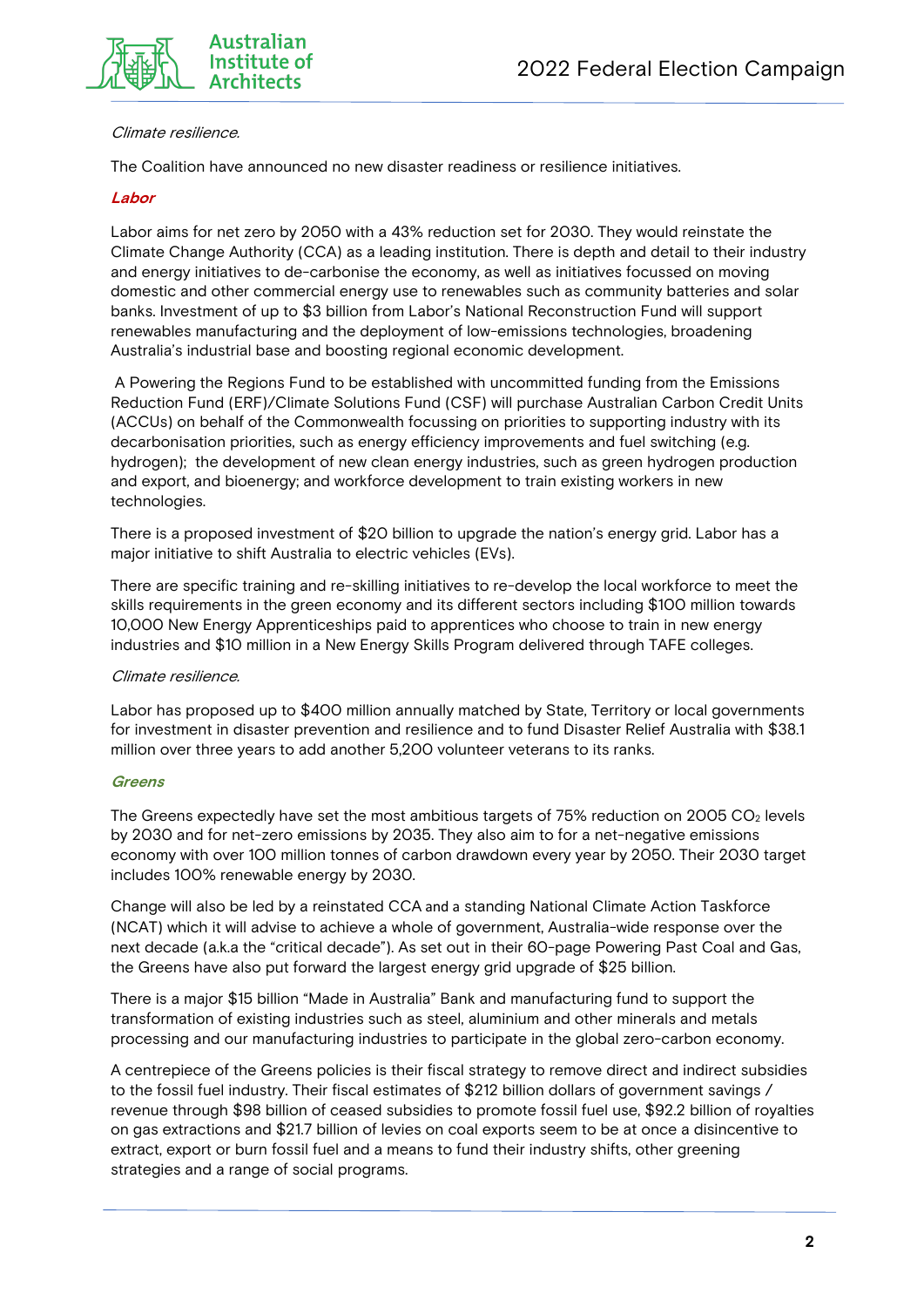

Similar to Labor, they have also developed a green economy workforce transitioning strategy including a job-for-job guarantee for coal workers affected by the transition by enabling their new employers to receive a wage subsidy of up to half the workers' former wage for up to 10 years.

The Greens will also reinstate ARENA funding, investing \$500 million in the first year of the forward estimates, with the sole purpose of building up Australia's clean energy export capability

The Greens have an even more generous program to directly subsidise electric vehicles and, like Labor, a program to install the charging infrastructure. However, added to this is \$1.2 billion in support for the manufacturing of electric vehicles and their components in Australia.

Similar to Labor there is also a range of subsidies and investments in domestic and non-industrial production or access to renewable energy.

#### Climate resilience.

The Greens propose \$600m is spent per year until 2026-27, and \$300m per year from 2027-28 on public infrastructure mitigation works that reduce the devastating impacts of the climate crisis and a further \$5 billion to double the current funding for Emergency Service operations, and establishment of a separate fund to retrofit homes in high-risk areas of Australia to be cyclone and flood resilient providing 50% co-contribution grants of up to \$20,000 to households.

They also propose to increase Australia's commitment by \$3 billion in funding from 2022 to 2025 to the Green Climate Fund as part of the Paris Agreement for wealthy nations to help those less fortunate countries bearing the brunt of climate impacts.

#### **Further comment:**

Labor and Greens have stronger goals and strategies to pursue the Institute's recommendation for a national climate and energy plan to support international efforts to maintain global temperatures at 1.5o C above pre-industrial levels.

The Institute has recommended supporting the construction industry to become carbon neutral by 2030 through investment in, and expansion of, the Trajectory for Low Carbon Buildings and increased stringency in the National Construction Code. No party has pursued or announced investments that directly speak to designing, constructing or upgrading buildings for passive energy efficiency.

Only the Greens have responded to the Institute's recommendation to fund ARENA.

Labor's and the Greens' proposals have gone some way to responding to the Institute's recommendation to rapidly develop and implement a nationwide resilience strategy with a much larger scale of investment by the Greens and commitments beyond Australia's borders.

#### **Priority 2- Fix the supply of affordable and social housing**

| Priority 2 - Fix the supply of affordable and social housing                               | <b>Coalition</b> | Labor | <b>Greens</b> |
|--------------------------------------------------------------------------------------------|------------------|-------|---------------|
| Appoint a Minister for Housing to Cabinet to recognise this as an ongoing core             |                  |       |               |
| government priority.                                                                       |                  |       |               |
| Recognise 'adequate housing' as a basic human right and establish a legislative            |                  |       |               |
| framework to support this recognition.                                                     |                  |       |               |
| Centralise and publish data on all housing supply and consequently, set minimum targets    |                  |       |               |
| for supply for social and affordable housing, including the eradication of waitlists.      |                  |       |               |
| Establish a national minimum standard for the implementation of inclusionary zoning in     |                  |       |               |
| collaboration with State governments and provide incentives for State governments to       |                  |       |               |
| implement that standard.                                                                   |                  |       |               |
| Set appropriate standards to elevate housing quality, particularly in remote and regional  |                  |       |               |
| areas, ensuring housing is fit for purpose, accessible and responsive to community and     |                  |       |               |
| resident needs. This includes long-term maintenance programs.                              |                  |       |               |
| Significantly increase funding for social housing dwellings and additionally significantly |                  |       |               |
| increase co-designed new social housing residences for First Nations peoples to            |                  |       |               |
| address the chronic underfunding and undersupply of housing for Australia's indigenous     |                  |       |               |
| peoples.                                                                                   |                  |       |               |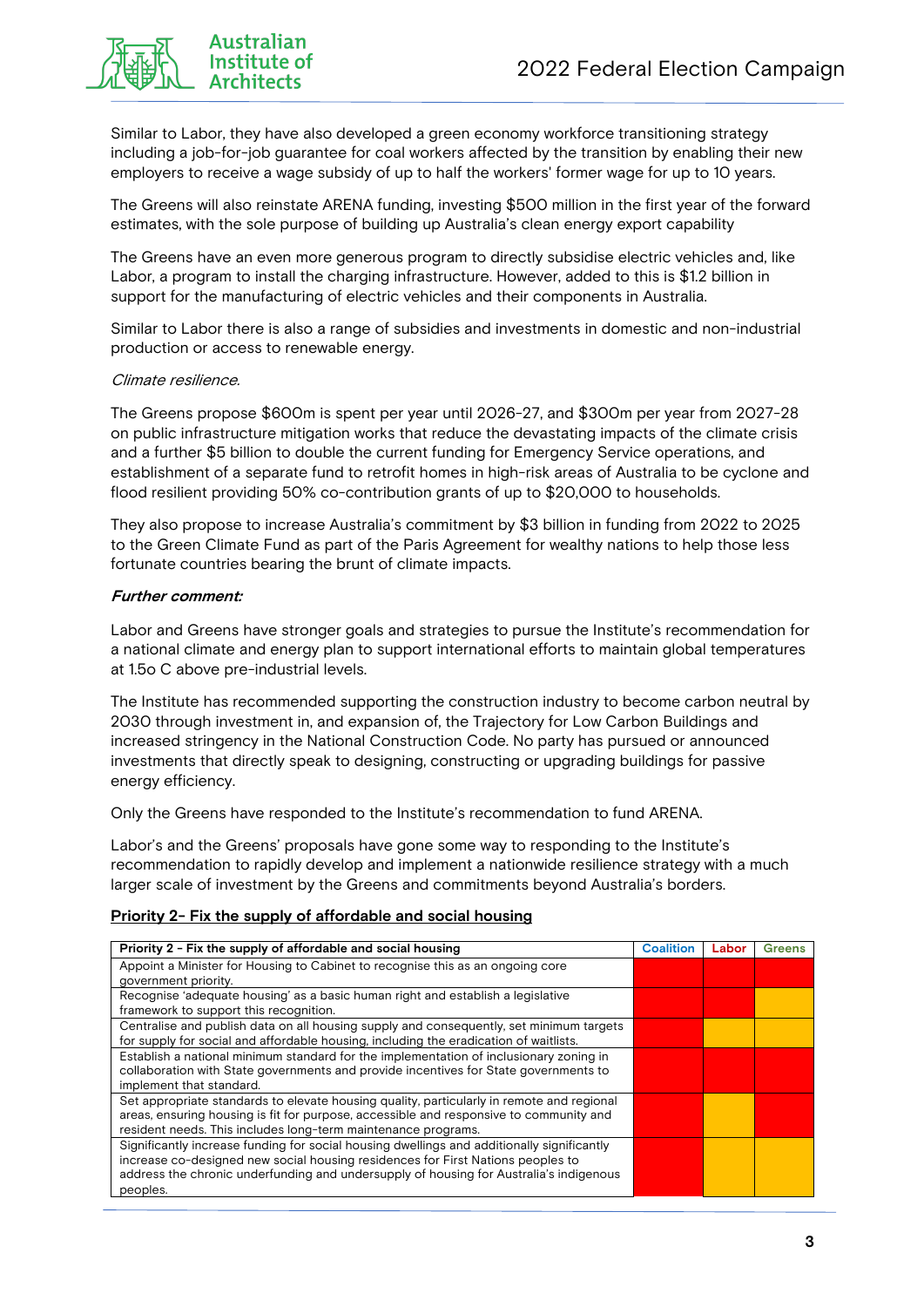

Australian Institute of

| Ensure that due diligence is undertaken to ensure the protection of cultural materials |                                             |  |
|----------------------------------------------------------------------------------------|---------------------------------------------|--|
| and sacred sites when opening up greenfield sites for development.                     |                                             |  |
| Address the supply of social housing as a long-term commitment rather than short term  |                                             |  |
| or one-off initiatives.                                                                |                                             |  |
| Does not respond to Institute recommendation                                           |                                             |  |
| Partially or potential responds to Institute recommendation                            |                                             |  |
|                                                                                        | <b>Responds to Institute recommendation</b> |  |
|                                                                                        |                                             |  |

#### **Coalition**

The Coalition has focussed on the expansion of existing programs particularly home loan guarantees which obviate the requirement for lenders mortgage insurance over the life of a loan. This includes:

- trebling the First Home Buyers scheme with 5% deposit to 35,000 places per annum
- increasing the Single Parent Guarantee schemes with 2% deposit to 5,000 per annum
- establish a new Regional housing loan guarantee scheme with 5% deposit at 10,000 places per annum
- raising price caps for properties from \$50,000 \$250,000 (according to location by state and territory, and metro vs regional).

Their point of difference policy is the 'Super Home Buyer' where First home buyers will be permitted to access up to 40 per cent of their superannuation, capped at \$50,000, to help pay for a home deposit. This has been critiqued as potentially creating upward price pressure on housing. Announced with this are an extension of existing superannuation contribution tax breaks for Australians aged 55 and over of up to \$300,000 from the sale of a family home to free up familyhome size dwelling stock for younger families and exempting the proceeds of the family-home sale from the aged pension assets test for two years instead of one.

A stated Coalition policy featuring in the National Party's "Our Plan for Housing and Home Ownership" is to Extend Indigenous Business Australia's Indigenous Home Ownership Program at a cost of \$7.7 million to support Indigenous families to access home loans to either enter the housing market or build their own homes.

#### **Labor**

Labor has said they support and would also introduce similar schemes announced by the Coalition to help fee up family homes and have also announced their own initiatives to expand the existing home loan guarantee schemes including price cap reviews.

Their centrepiece announcement is their New "Help to Buy" shared-equity - a minimum deposit of 2 per cent, with an equity contribution from the Federal Government of up to a maximum of 40 per cent of the purchase price of a new home and up to a maximum of 30 per cent of the purchase price for an existing home with owner with option for owner to purchase govt share.

Other measures include:

- \$10 billion Housing Australia Future Fund using return on investment to build 30,000 new social and affordable houses in 5 years including some for frontline workers and women fleeing domestic violence.
- Extending the NT housing funding agreement intended to reduce widespread overcrowding in remote Indigenous communities.
- Providing \$100million additional funding for immediate work on urgent housing and infrastructure on the NT's homelands - communities with small populations established on culturally significant lands.
- Providing \$200 million from the Housing Australia Future Fund for repair, maintenance and improvement of remote housing in Western Australia, South Australia, Queensland and the Northern Territory.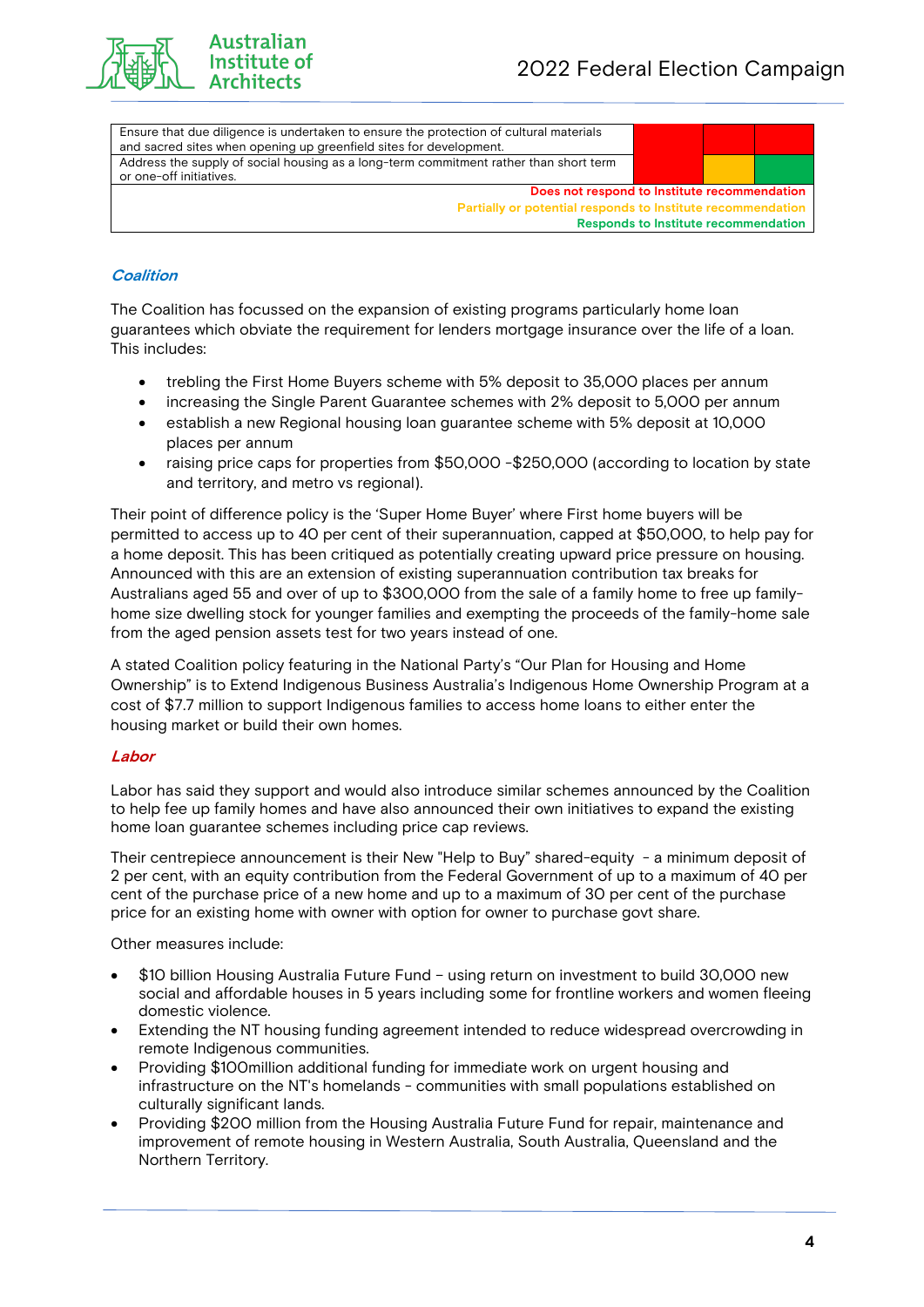

• Establishing a National Housing Supply and Affordability Council, to ensure the Commonwealth plays a leadership role in increasing housing supply and improving housing affordability.

#### **Greens**

The Greens leading position is building one million affordable public and community houses over 20 years including:

- Fund these new houses via a Federal Housing Trust from taxes on billionaires and large corporations and targeting:.
	- o 750,000 for people on low incomes earner,
	- o 125,000 "for universal access rentals" for essential workers and people "who have been priced out of where they need to live
	- o 125,000 "shared ownership homes" allowing people to buy up to 75 per cent equity in a home owned by the Trust for \$300,000, with stamp duty waiver.

Additionally, they have committed to \$7 billion in capital grants to improve existing public housing over next decade.

#### **Further comment:**

Labor and the Greens have both responded to the Institute's recommendation to address the supply of social housing as a long-term commitment rather than short term or one-off initiatives. However, the Greens proposal is over a , longer term of 20 years. The Greens' policy recognises housing as a basic human right – and therefore aligns to the Institute's recommendation to do so but does not provide detail on legislated recognition.

Labor has specific policies to target both building and maintenance / upgrade of First Nations housing aligned to Institute recommendations

The Greens have not specifically targeted First Nations Housing but their policies do appear to be geared towards funding the construction of social housing (community and public housing) at the largest scale.

The Coalition's policies do not respond to the Institute's recommendation of increased funding for social housing dwellings but there is a small expansion to increase home ownership for Indigenous families.

No party takes the opportunity to talk about the quality and sustainability of dwelling stock that results from new builds, though Labor and Greens have made upgrade commitments which may imply that sustainability could be improved.

No party's policy detail responds to the Institute's recommendation to centralise and publish data on all housing supply and consequently set minimum targets for supply to eradicate waitlists.

|                                                             | Priority 3 - Become a leader for national design initiatives                     | <b>Coalition</b> | Labor | Greens |  |
|-------------------------------------------------------------|----------------------------------------------------------------------------------|------------------|-------|--------|--|
|                                                             | Fund \$14 million over the next four years to establish an Australian Government |                  |       |        |  |
|                                                             | Architect's office to:                                                           |                  |       |        |  |
| $\circ$                                                     | advise the Australian Government and statutory agencies on best ways to          |                  |       |        |  |
|                                                             | achieve great designs and outcomes from government owned or government           |                  |       |        |  |
|                                                             | funded buildings                                                                 |                  |       |        |  |
| $\circ$                                                     | provide leadership and cultural advice to government on connecting with          |                  |       |        |  |
|                                                             | Country to inform the planning design and delivery of built environment          |                  |       |        |  |
|                                                             | projects for all government owned or funded projects.                            |                  |       |        |  |
|                                                             | Does not respond to Institute recommendation                                     |                  |       |        |  |
| Partially or potential responds to Institute recommendation |                                                                                  |                  |       |        |  |
|                                                             | <b>Responds to Institute recommendation</b>                                      |                  |       |        |  |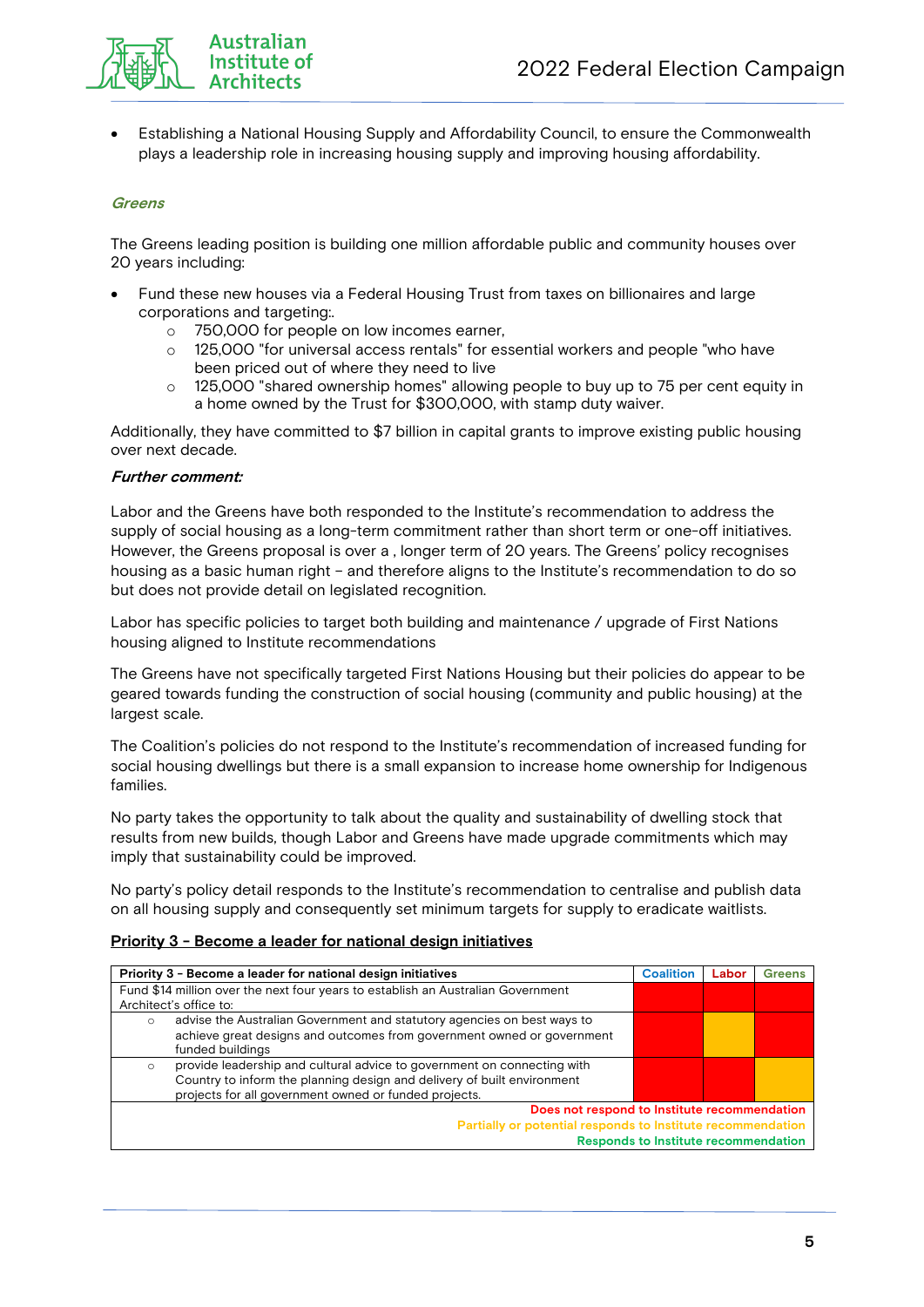

Results from the Institute's member survey show that regional and metropolitan master planning and urban landscape design to be 'quite important' or 'absolutely critical' for around three-quarters (72.5%) of members. This is an issue where government architects can play a very important role in gaining the best built environment, economic and social outcomes.

Our key recommendation was to establish a national Government Architect's Office. Subrecommendations included advising the Australian Government and its agencies on best ways to achieve great designs and outcomes from government owned or government funded buildings in including cultural advice to government on connecting with Country.

#### **Labor and Greens**

Only Labor and the Greens have anything in their announced policies that might modestly approach the Institute's priority. Labor's More Livable Cities and Suburbs policy includes:

- Transforming City Deals into genuine City Partnership
- Revitalising CBDs.
- Renewing the independent role of Infrastructure Australia through the creation of an Australian Cities and Suburbs unit.
- Producing an annual state of the cities report to inform policy making with evidence.
- Delivering a new National Urban Policy framework.
- Giving local government a voice in a meaningful National Cabinet process.

The Greens have a broad-based position, Truth, Treaty, Voice whereby a Treaty or Treaties could then inform how First Nations people are represented to Parliament, or in Parliament, and how their views, experiences, and wishes could be considered in all policy and decision making.

#### **Further comment:**

If Labor were to gain government, their *More Livable Cities and Suburbs* policy would provide important common ground for the Institute to convince the new government that a National Government Architect's Office could greatly assist and advise their More Liveable Cities and Suburbs Policy (as well as their housing policies) and could feasibly be established within their Australian Cities and Suburbs Unit.

#### **Priority 4 - Build confidence in and for the Australian construction industry**

| Priority 4 - Build confidence in and for the Australian construction industry                                                                                                                                                                               | <b>Coalition</b> | Labor | <b>Greens</b> |
|-------------------------------------------------------------------------------------------------------------------------------------------------------------------------------------------------------------------------------------------------------------|------------------|-------|---------------|
| Deliver a major national construction supply chain strategy to increase Australia's<br>manufacturing capability for high quality sustainable building materials, components and<br>fittings. It must support programs that will:                            |                  |       |               |
| decarbonise materials such as concrete, steel and aluminium                                                                                                                                                                                                 |                  |       |               |
| develop and manufacture sustainable products in Australia that enable the construction<br>of durable and high energy performance buildings when combined with effective design<br>solutions                                                                 |                  |       |               |
| position Australia to reduce reliance on overseas sourced materials                                                                                                                                                                                         |                  |       |               |
| establish supply chain controls on any imported products or manufacturing inputs<br>through national and state harmonised supply chain legislation, including requirements<br>for testing and compulsory product certification and controls on substitution |                  |       |               |
| implement measures to address global problems of modern slavery, child labour,<br>displacement of communities and perpetuation of structural drivers of poverty and<br>inequality.                                                                          |                  |       |               |
| Elevate Building Ministers' meetings of the National Cabinet to regular, ongoing meetings<br>in order to:                                                                                                                                                   |                  |       |               |
| track progress on the implementation of the recommendations of Building Confidence<br>Report                                                                                                                                                                |                  |       |               |
| advise on the recommended national construction supply chain strategy                                                                                                                                                                                       |                  |       |               |
| review construction sector contract terms, and insurances which are creating risk<br>exposure that will drive practitioners out of the sector.                                                                                                              |                  |       |               |
| Does not respond to Institute recommendation<br>Partially or potential responds to Institute recommendation                                                                                                                                                 |                  |       |               |
| <b>Responds to Institute recommendation</b>                                                                                                                                                                                                                 |                  |       |               |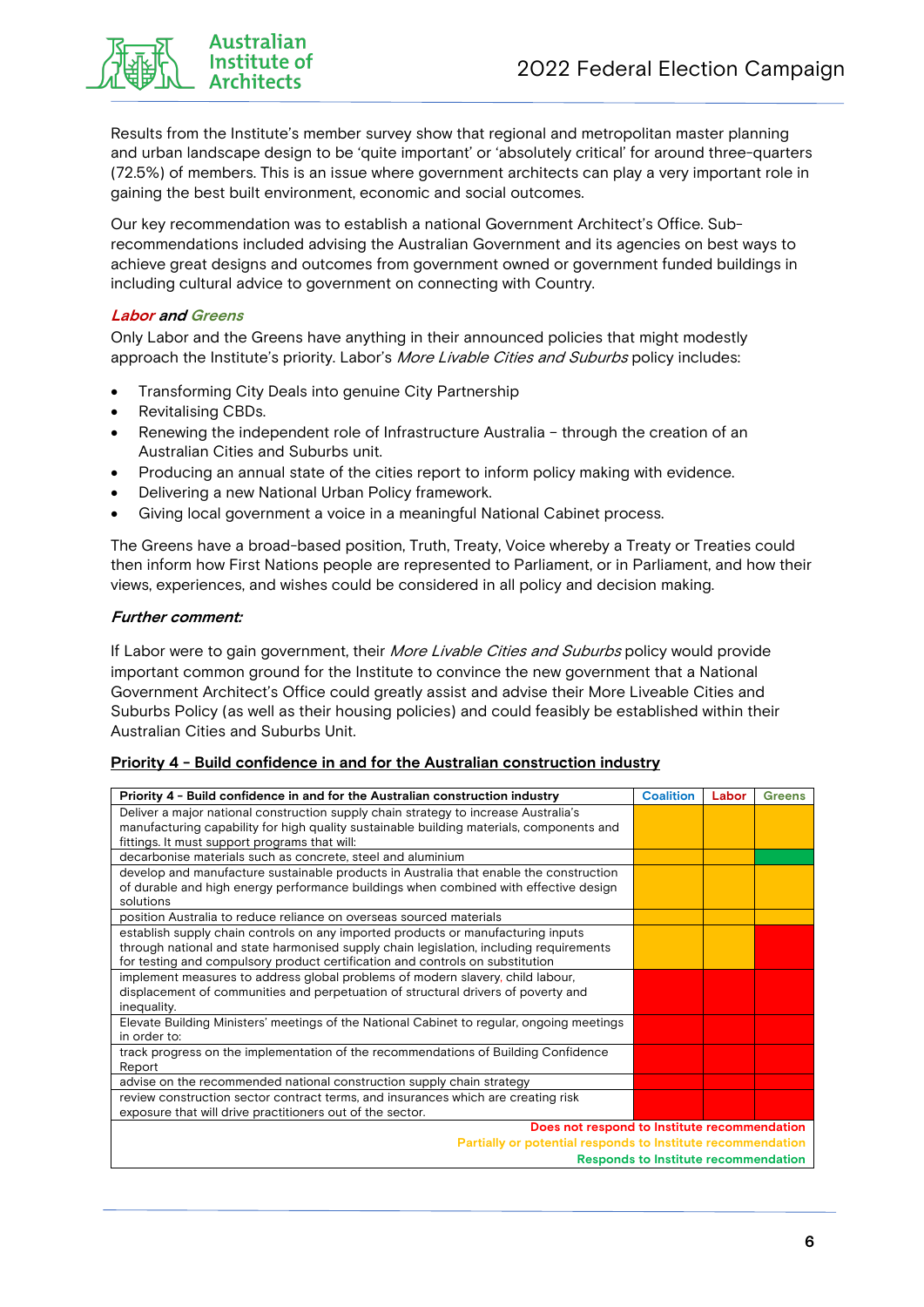

#### **Coalition**

Most of the Coalition's Modern Manufacturing initiative and a large part of its Supply Chain Initiative are formulated around the current six National Manufacturing Priorities: medical products, defence, food and beverage, resources technology and critical minerals processing, recycling and clean energy, and space which are being addressed through its Supply Chain Resilience Initiatives. However, a further \$750mi has been committed to these six priorities.

There is potentially \$600 million of the announced \$2.2 billion funding for a University Research Commercialisation Action Plan, which might be directed to initiatives not otherwise aligned to the six National Manufacturing Priorities to which \$1.6 billion is committed. This is important as the current six priorities do not target building or construction materials.

The Coalition's \$2.8 billion in additional incentives to train the next generation of apprentices and trainees, additional \$3.7 billion to support 800,000 new training positions and \$4.7 million to encourage women into the manufacturing industry could clearly assist supply chain shortages with respect to the construction trades and associated manufacturing.

Other initiatives that help to de-risk the supply chain include:

- \$200 million investment in the Supply Chain Resilience Initiative under the Regional Accelerator Program, to target the capabilities of regional businesses to respond to supply chain vulnerabilities and opportunities.
- Better mapping and monitoring critical supply chains and proactively identify vulnerabilities before they arise, by increasing the capacity of the CSIRO, the Office of Supply Chain Resilience and the Department of Industry, Science, Energy and Resources.
- Improving the productivity of the nation's ports and maritime logistics in response to the forthcoming Productivity Commission report on Australia's maritime logistics system.
- Guarantees not to support any shutdowns of native forestry.
- More than \$305 million investment in forestry for creating permanent timber production areas; establishing a National Institute for Forest Products Innovation; grants to accelerate adoption of new wood processing technologies; a new Plantation Establishment Program; and strengthening measures against illegal logging and illegal timber imports.

#### **Labor**

Under their Buy Australian Plan, Labor proposes to establish a *Future Made in Australia Office*, with legislated key elements of Commonwealth Procurement Rules (CPRs) to actively support local industry. They also propose to maximise opportunities for Australian businesses in major infrastructure projects and to provide more opportunities for First Nations businesses to get more First Nations workers into long-term skilled work. However, there is little detail on the outlays involved.

One specific element of their A Future Grown in Australia policy does focus on timber growing, harvesting and local value-adding manufacture. Funding to support this includes \$10 million to support delivery of qualifications and competencies required for the forest, wood products, pulp and paper and fibre sectors and \$500 million for agriculture, forestry and fisheries from the National Reconstruction Fund.

Policy details also include conducting an analysis of the national wood volume and the commercial opportunities from fire mitigation activities as well as holding a roundtable with the forestry sector, unions, States and Territories to develop a Timber Fibre Strategy to ensure our existing forestry resources are being best utilised.

#### **Greens**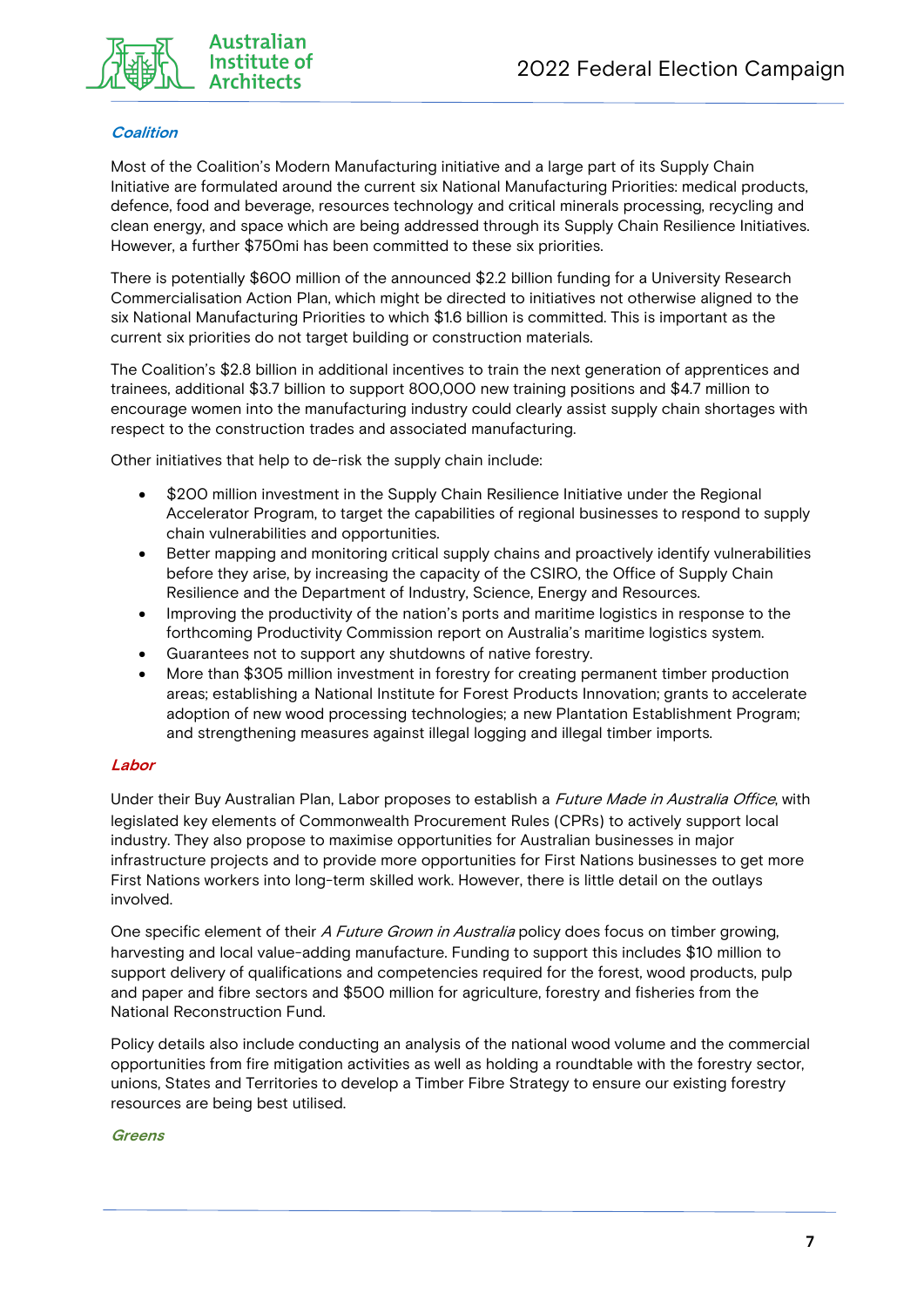

**Australian** Institute of

The Greens manufacturing policy is essentially tied up with their Powering Past Coal and Gas centrepiece platform to decarbonise the economy. Their \$15 billion "Made in Australia" Bank (see above) and manufacturing fund is proposed to support the transformation of existing industries such as steel, aluminium and other minerals and metals processing and our manufacturing industries to participate in the global zero-carbon economy. Some of these materials, especially steel, play an important role in construction.

#### **Further comment:**

The Institute's recommendations include supply chain objectives of greater local manufacture and less reliance on imports. The Coalition and Labor's announcements more directly connect to these supply chain requirements. The Coalition has focussed largely on 6 specified priorities but with some room to go outside of this. However, the Coalition have also made a number of new funding proposals while Labor's strategies have less specified funding. The Coalition and Labor have funded strategies to address timber supply.

However, it is the Green's \$15 billon Made in Australia bank and manufacturing fund that appears to have more potential to deliver on the Institute's recommendation to de-carbonise construction materials. Labor's decarbonising (in the first section) focusses more specifically on energy production and steel and aluminium manufacture. The Coalition's initiative noted in the first section of funding Boral to capture carbon in cement production is an important step if the technology can be made to work.

No party has responded to the Institute recommendation to elevate the Building Ministers meetings in the National Cabinet in order to pursue continued implementation of the Building Confidence report, advise on a dedicated national construction supply chain strategy and review construction sector risk exposure in relation to contract terms and insurances.

#### **Priority 5 - Address gender diversity and inequity in Australia's construction industry**

| Priority 5 - Address gender diversity and inequity in Australia's construction industry | <b>Coalition</b> | Labor | <b>Greens</b> |
|-----------------------------------------------------------------------------------------|------------------|-------|---------------|
| Fully fund and implement all recommendations of the Jenkins Respect@Work: Sexual        |                  |       |               |
| Harassment National Inquiry Report 2020                                                 |                  |       |               |
| Re-introduce gender responsive budgeting                                                |                  |       |               |
| Increase efforts to close the gender pay gap                                            |                  |       |               |
| Pay superannuation on government paid parental leave                                    |                  |       |               |
| Introduce a Building and Design Equality Policy with clear reportable targets and       |                  |       |               |
| strategies on the attraction, recruitment and retainment of women in the sector         |                  |       |               |
| Does not respond to Institute recommendation                                            |                  |       |               |
| Partially or potential responds to Institute recommendation                             |                  |       |               |
| <b>Responds to Institute recommendation</b>                                             |                  |       |               |

#### **Coalition**

The Coalition proposes to continue to implement the Respect@Work recommendations and support and resource the Respect@Work Council to implement practical measures to help employers prevent and address workplace sexual harassment. However detailed information in Implementation of the Government's Roadmap for Respect: Detailed status update suggests there might not be full commitment.

They have proposed a \$38.6 million initiative to provide wrap-around support, including mentoring, for women who start in higher-paying non-traditional trade occupations on the Australian Apprenticeship Priority List which includes many construction trades does

They have also announced that, if re-elected, they would provide \$18.5 million for the Workplace Gender Equality Agency to boost their work with governments and employers to reduce the gender pay gap, as well as implement recommendations from the Review of the Workplace Gender Equality Act.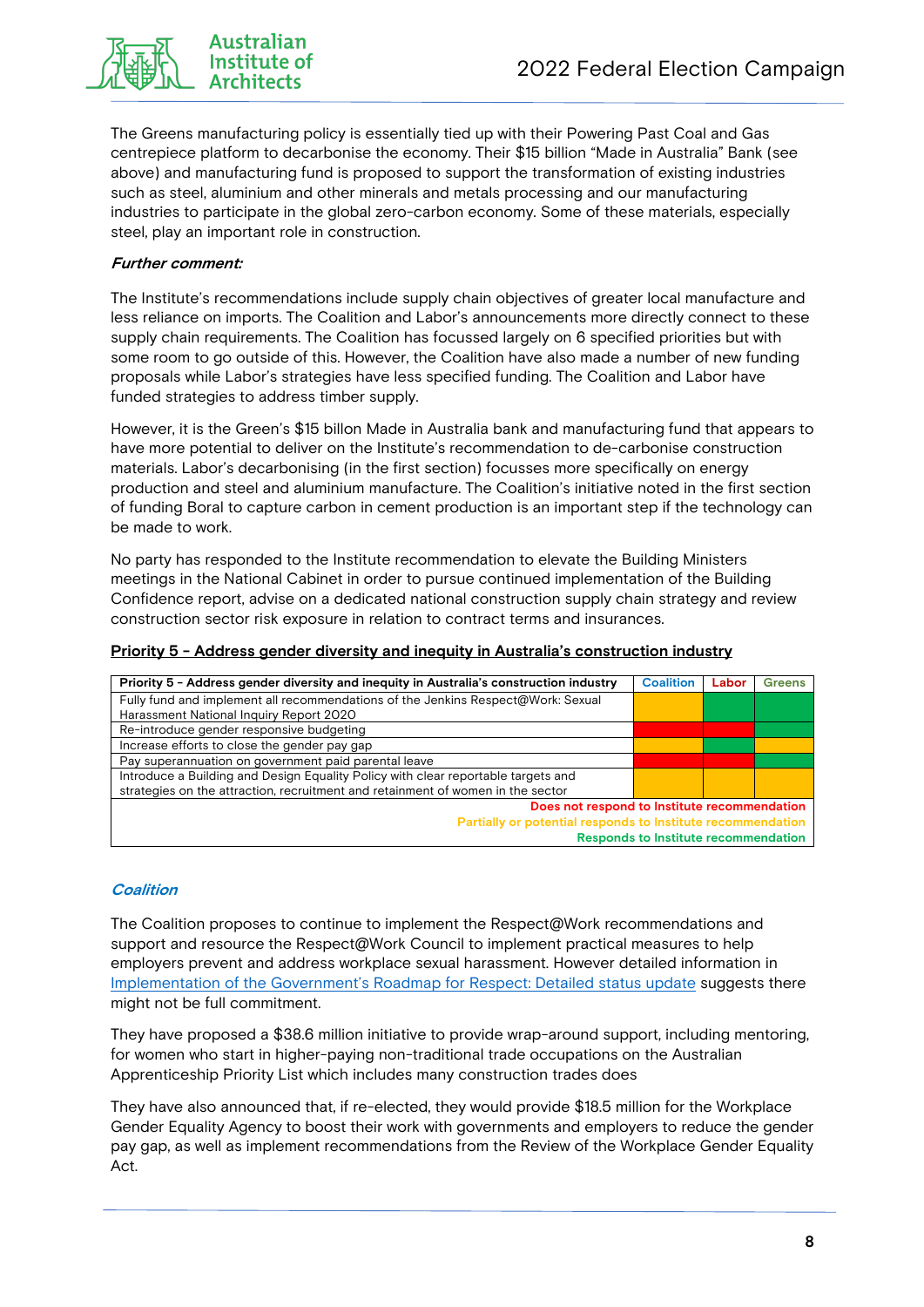

**Australian** Institute of **Architects** 

They propose to invest \$346.1 million to strengthen paid parental leave and fund a further 20 child care services in remote settings through the Community Child Care Fund as part of the government commitment to Closing the Gap.

#### **Labor**

Labor has committed to fully implement all 55 recommendations of the Sex Discrimination Commissioner's Respect@Work Report and will legislate employers' positive duty to take reasonable and proportionate measures to eliminate sex discrimination, sexual harassment and victimisation, as far as possible.

Their proposal to support women to have their rights respected at work includes \$24 million to properly fund Working Women's Centres in every Australian state and territory to provide free, confidential assistance and advice about workplace matters, including sexual harassment, wage theft, and discrimination.

They have committed \$2.8 million to establish a one-stop shop within the Australian Human Rights Commission (AHRC), to assist victims of workplace sexual harassment, to help employers understand their responsibilities to their employees and for the AHRC million to hear and confidentially document the experiences of victims of historical workplace sexual harassment.

Their approach to closing the gender pay gap focuses on caring jobs where there are high percentages of women and include strengthening the ability and capacity of the Fair Work Commission to order pay increases for workers in low paid, female dominated industries. Labor proposes a legislative requirement for companies with more than 250 employees publicly report their gender pay gap.

They have proposed further detailed steps including making equity an object of the Fair Work Act to make it easier for the Fair Work Commission to order pay increases for workers in low-paid, female-dominated industries. This would be further strengthened by a statutory Equal Remuneration Principle and \$8.4 million over the forward estimates to establish two new Expert Panels in the Fair Work Commission – one for Pay Equity and one for the Care and Community Sector.

Labor would strengthen childcare by lifting the maximum childcare subsidy rate to 90 per cent for families for the first child in care and increasing child care subsidy rates for every family with one child in care earning less than \$530,000 in household income, keeping higher child care subsidy rates for the second and additional children in care. They would extend the increased subsidy to outside school hours care.

#### **Greens**

The Greens *Economic Security for Women* policy also proposes to implement all recommendations of the Respect@Work as well as Set the Standard.

They have a broader based approach to equity which includes developing a National Gender Equality Strategy and requirements for analysis of the gendered impacts of policy decisions and the gendered impacts of budget via a Women's Budget Impact Statement ahead of allocations.

The Greens propose to close the gender pay gap by increasing minimum wages and like Labor, supporting stronger equal remuneration provisions in the Fair Work Act.

The Greens would also strengthen superannuation in a way likely to impact women including paying super on parental leave, doubling low-income super offsets, boosting superannuation for lowincome earners with caring responsibilities. They would also as investigate long-term options to value unpaid care work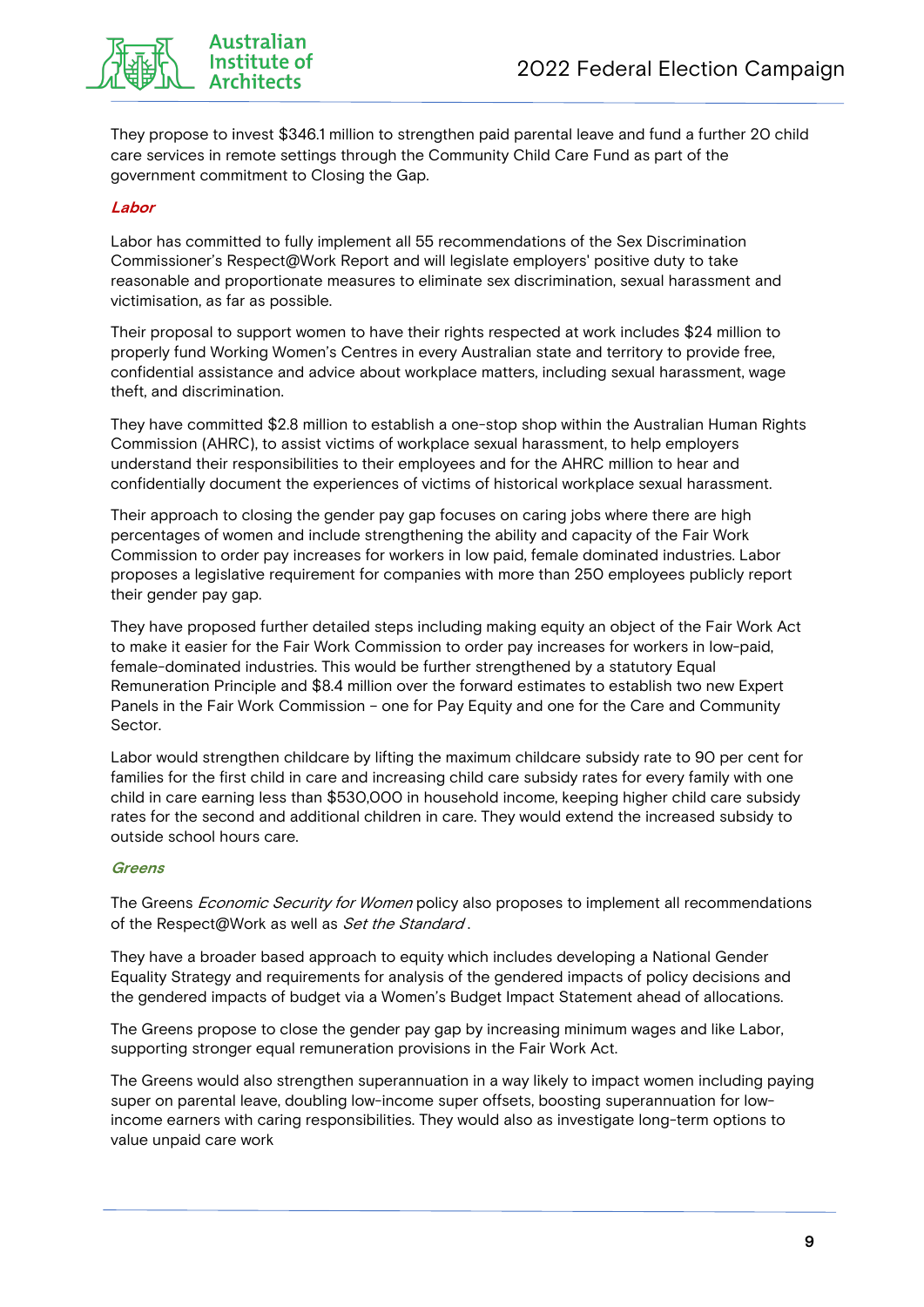

As with the Coalition and Labor, the Greens would also strengthen paid parental leave with a proposal to reform and invest \$24.5 billion over the next ten years including 26 weeks scheme with 6 weeks to be taken exclusively by each parent and balance as chosen with 26 weeks for single parent. PPL would be pro rata to the existing wage (up to \$100,000 p/a) and complement employer-provided programs.

The Greens propose to invest \$19 billion over the next four years to ensure early childhood education and care is free and accessible for everyone

A point of difference to the two other parties is a program to support women-led businesses through low interest loans in regional areas, greater access to funding, and encouraging procurement targets for government agencies.

#### **Further comment:**

All three parties state they will implement the Respect@Work (Jenkins) report and have proposed to close the gender pay gap which responds to two of the Institute's recommendations in its priorities.

Only the Greens have proposed a policy to pay superannuation on government paid parental leave and to re-introduce gender responsive budgeting as per two of the Institute's recommendations in its priorities.

The Greens policy on *Economic Security for Women* links to their one million public and community homes policy and clearly recognises the key role stable housing plays in economic security.

The Coalition has proposed only to strengthen childcare in remote First Nations communities only.

All three parties have different measures to strengthen paid parental leave.

The Institute has recommended a Building and Design Equality Policy with clear reportable targets and strategies on the attraction, recruitment and retainment of women in the sector. The Coalition's \$38.6 million initiative to provide wrap-around support, including mentoring, for women who start in higher-paying non-traditional trade occupations, Labor's \$24 million to properly fund Working Women's Centres and the Green's procurement targets for government agencies and program to support women-led businesses through low interest loans in regional areas each have the potential to improve the participation of women in the design and construction sectors. However, the Coalition's policy would have a much greater impact in directly boosting the participation in the various construction trades that form part of the Australian Apprenticeship Priority List.

#### **Priority 6 - Introduce greater integrity into government decision making**

| Priority 6 - Introduce greater integrity into government decision making                     |  | Labor | <b>Greens</b> |
|----------------------------------------------------------------------------------------------|--|-------|---------------|
| Establish a federal anti-corruption watchdog in the first year of the 47th Parliament.       |  |       |               |
| Restore a transparent merits-based assessment process for all government grants -            |  |       |               |
| without ministerial interference.                                                            |  |       |               |
| Rebuild capacity in the public service and ensure it fulfils its role as an apolitical body. |  |       |               |
| Does not respond to Institute recommendation                                                 |  |       |               |
| Partially or potential responds to Institute recommendation                                  |  |       |               |
| <b>Responds to Institute recommendation</b>                                                  |  |       |               |

#### **Coalition**

The Coalition oppose a Federal Anti-Corruption Commission and continue with their proposal for a Commonwealth Integrity Commission (CIC).

#### **Labor**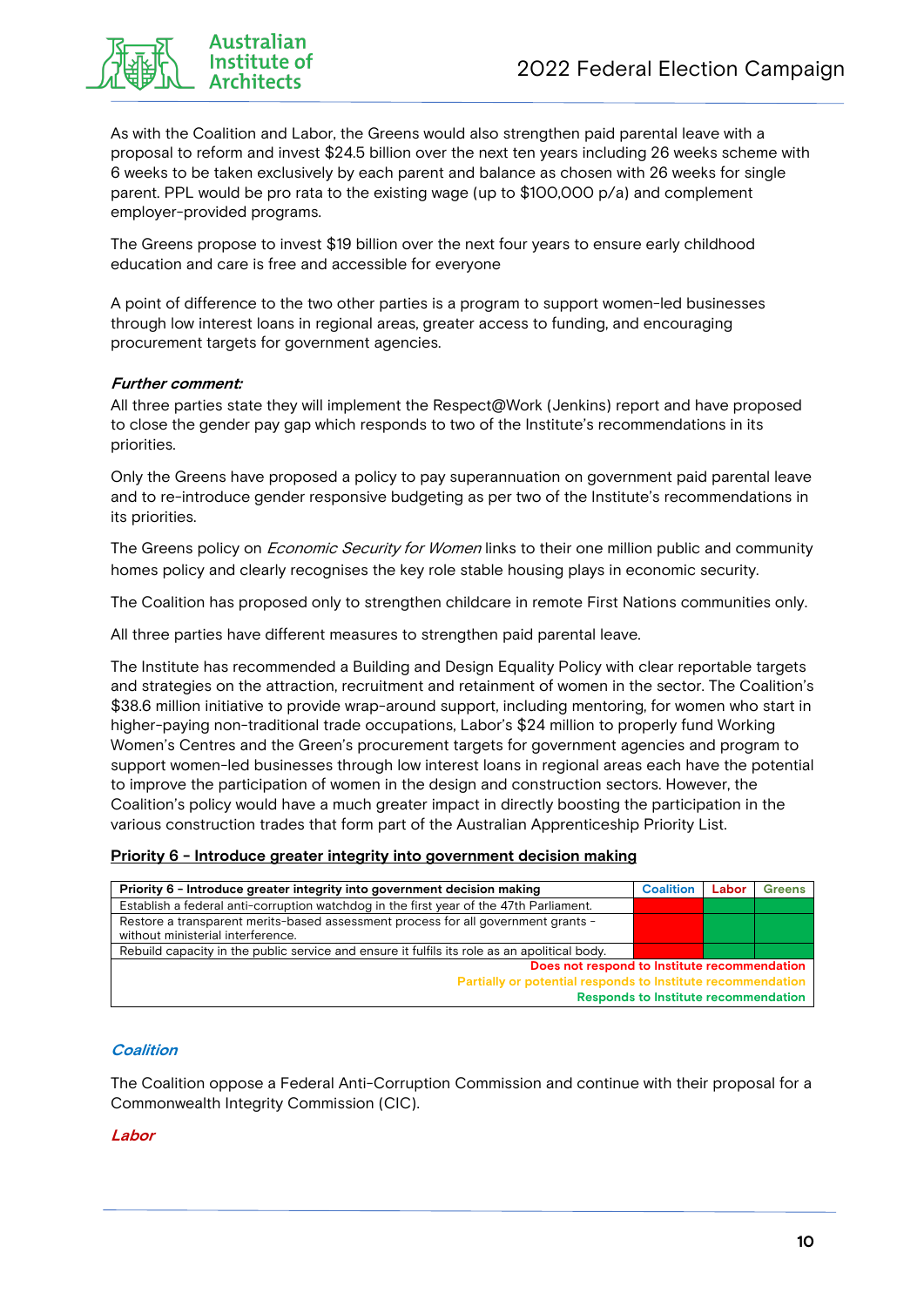

**Australian** Institute of **Architects** 

Labor has a comprehensive detailed proposal to establish a National Anti-Corruption Commission to operate with all the independence, resources and powers of a standing Royal Commission into serious and systemic corruption in the federal government.

#### **Greens**

The Greens have called for the introduction of a national anti-corruption body to investigate politicians, public servants and third-party businessmen who have financially benefited through undue influence. They have also called for capping of political donations at \$1,000 a year and preventing Ministers working for the same industries that they presided over for five years after leaving Parliament.

#### **Further comment:**

Labor's and Greens' proposals meet the recommendation of the Institute's Federal Election Priorities to establish a federal anti-corruption watchdog.

The Institute has also recommended restoration of a transparent merits-based assessment process for all government grants - without ministerial interference and rebuild capacity in the public service and ensure it fulfils its role as an apolitical body. The scope of both Labor's and Greens' proposals would hopefully act as an important catalyst for both outcomes through a strong deterrent effect. In the Greens' case this would be strengthened by their measures to cap political donations and limit Ministers' post parliamentary roles in industries.

\*\*\*\*\*\*\*\*\*\*\*\*\*\*\*\*\*\*\*\*\*\*\*\*\*\*\*\*\*\*\*\*\*\*\*\*\*\*\*\*\*\*\*\*\*\*\*\*\*\*\*\*\*\*\*\*\*\*\*\*\*\*\*\*\*\*\*\*\*\*\*\*\*\*\*\*\*\*\*\*\*\*\*\*\*\*\*\*\*\*\*\*\*\*\*\*\*\*\*\*\*\*\*\*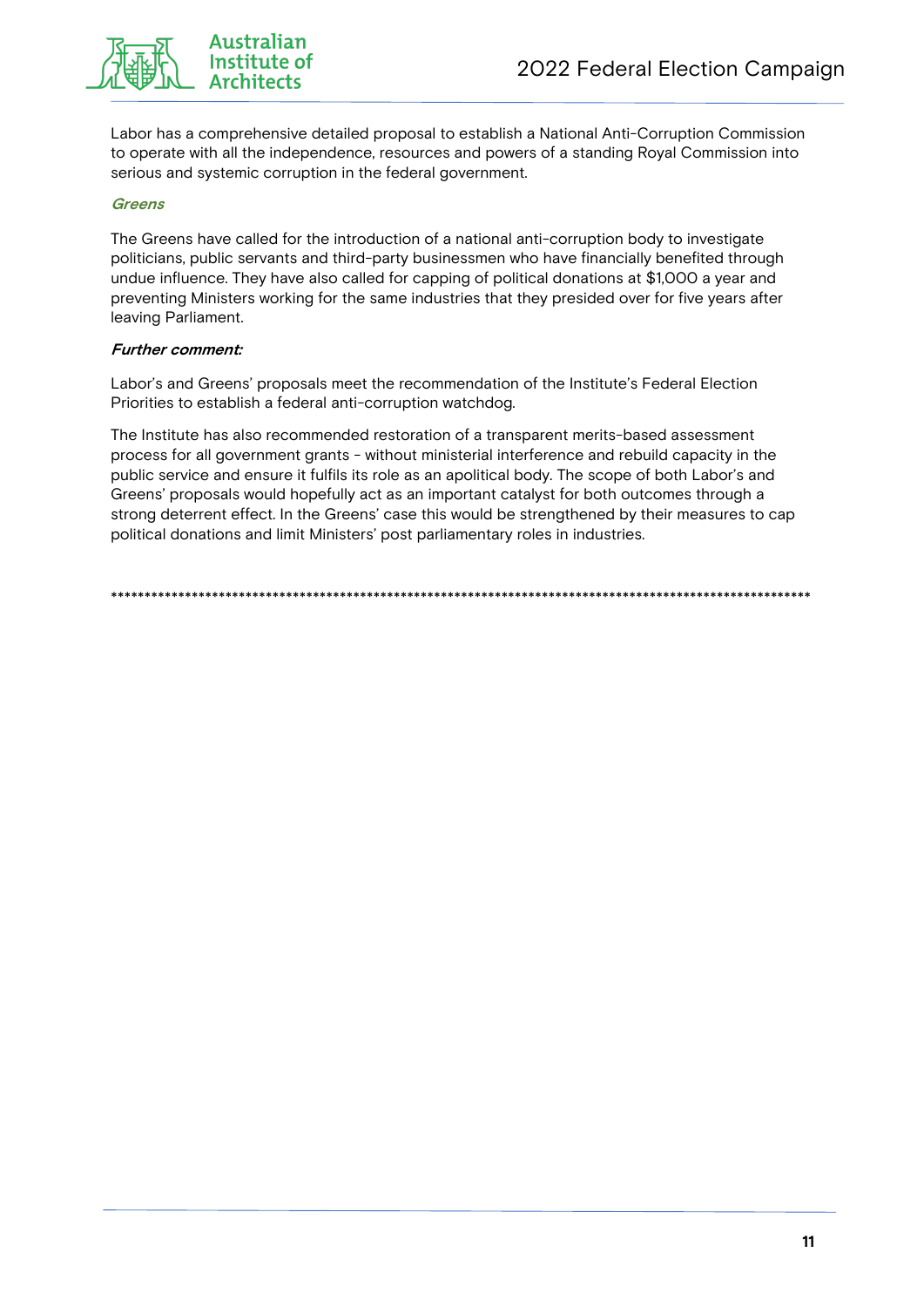

# **Appendix I**

# **2022 Federal Election Policy Report Card**

 **The policy details mapped to the Institute's Federal Election Priorities.**

| <b>Greens</b>                                                                                                                                                                                                                                                                                      | Labor                                                                                                                                                                                                                                                                                                                          | <b>Coalition</b>                                                                                                                                                                                                                                                                                                                                                         | Institute      |
|----------------------------------------------------------------------------------------------------------------------------------------------------------------------------------------------------------------------------------------------------------------------------------------------------|--------------------------------------------------------------------------------------------------------------------------------------------------------------------------------------------------------------------------------------------------------------------------------------------------------------------------------|--------------------------------------------------------------------------------------------------------------------------------------------------------------------------------------------------------------------------------------------------------------------------------------------------------------------------------------------------------------------------|----------------|
|                                                                                                                                                                                                                                                                                                    |                                                                                                                                                                                                                                                                                                                                |                                                                                                                                                                                                                                                                                                                                                                          | Priority       |
|                                                                                                                                                                                                                                                                                                    |                                                                                                                                                                                                                                                                                                                                |                                                                                                                                                                                                                                                                                                                                                                          |                |
| <b>TACKLING THE CLIMATE CRISIS</b>                                                                                                                                                                                                                                                                 | <b>Powering Australia</b>                                                                                                                                                                                                                                                                                                      | <b>OUR PLAN FOR RESOURCES</b>                                                                                                                                                                                                                                                                                                                                            | Priority 1-    |
|                                                                                                                                                                                                                                                                                                    |                                                                                                                                                                                                                                                                                                                                |                                                                                                                                                                                                                                                                                                                                                                          | <b>Address</b> |
| • Leadership:                                                                                                                                                                                                                                                                                      | • Leadership                                                                                                                                                                                                                                                                                                                   | Provide certainty to the gas industry with a firm                                                                                                                                                                                                                                                                                                                        | inaction on    |
| o Establish a standing National Climate Action                                                                                                                                                                                                                                                     | o Restore the role of the Climate Change Authority,                                                                                                                                                                                                                                                                            | commitment to the published net zero by 2050 plan,                                                                                                                                                                                                                                                                                                                       | climate change |
| Taskforce (NCAT) to achieve a coherent, whole                                                                                                                                                                                                                                                      | while retaining decision-making and                                                                                                                                                                                                                                                                                            | and commit to making no changes to the 2030                                                                                                                                                                                                                                                                                                                              |                |
| of government, Australia-wide response over                                                                                                                                                                                                                                                        | accountability by Government, including a new                                                                                                                                                                                                                                                                                  | target of 26-28%                                                                                                                                                                                                                                                                                                                                                         |                |
| this critical decade.                                                                                                                                                                                                                                                                              | annual report to Parliament.<br>○ Bid to co-host a future Conference of the Parties                                                                                                                                                                                                                                            | legislate the Safeguard Crediting Mechanism,                                                                                                                                                                                                                                                                                                                             |                |
| The new NCAT be advised by a well resourced<br>$\circ$<br>Climate Change Authority (CCA), with its current                                                                                                                                                                                         | in Australia with Pacific partner countries and                                                                                                                                                                                                                                                                                | backed by \$280 million in funding, to incentivise (not<br>penalise) Australia's top 200 energy users and                                                                                                                                                                                                                                                                |                |
| former coal and gas executives removed.                                                                                                                                                                                                                                                            | constructively and ambitiously participate in                                                                                                                                                                                                                                                                                  | producers to voluntarily adopt new technologies that                                                                                                                                                                                                                                                                                                                     |                |
|                                                                                                                                                                                                                                                                                                    |                                                                                                                                                                                                                                                                                                                                |                                                                                                                                                                                                                                                                                                                                                                          |                |
|                                                                                                                                                                                                                                                                                                    |                                                                                                                                                                                                                                                                                                                                |                                                                                                                                                                                                                                                                                                                                                                          |                |
|                                                                                                                                                                                                                                                                                                    |                                                                                                                                                                                                                                                                                                                                |                                                                                                                                                                                                                                                                                                                                                                          |                |
|                                                                                                                                                                                                                                                                                                    |                                                                                                                                                                                                                                                                                                                                |                                                                                                                                                                                                                                                                                                                                                                          |                |
|                                                                                                                                                                                                                                                                                                    |                                                                                                                                                                                                                                                                                                                                |                                                                                                                                                                                                                                                                                                                                                                          |                |
|                                                                                                                                                                                                                                                                                                    |                                                                                                                                                                                                                                                                                                                                |                                                                                                                                                                                                                                                                                                                                                                          |                |
| post-2035.                                                                                                                                                                                                                                                                                         |                                                                                                                                                                                                                                                                                                                                |                                                                                                                                                                                                                                                                                                                                                                          |                |
| The CCA will be tasked with preparing for the                                                                                                                                                                                                                                                      |                                                                                                                                                                                                                                                                                                                                |                                                                                                                                                                                                                                                                                                                                                                          |                |
| unavoidable impacts of the climate crisis that                                                                                                                                                                                                                                                     | ○ Commission the Director General of National                                                                                                                                                                                                                                                                                  |                                                                                                                                                                                                                                                                                                                                                                          |                |
| resulting from warming that has already                                                                                                                                                                                                                                                            | Intelligence and the Secretary of Defence to lead                                                                                                                                                                                                                                                                              | basins and mineral provinces for development and                                                                                                                                                                                                                                                                                                                         |                |
| occurred and is impacting earth's climatic                                                                                                                                                                                                                                                         | the development of an urgent climate risk                                                                                                                                                                                                                                                                                      | support the development of Australia's greenhouse                                                                                                                                                                                                                                                                                                                        |                |
| systems.                                                                                                                                                                                                                                                                                           | assessment.                                                                                                                                                                                                                                                                                                                    | gas storage potential, and which will enable low                                                                                                                                                                                                                                                                                                                         |                |
| 75% reduction on 2005 levels by 2030 and for<br>$\circ$                                                                                                                                                                                                                                            | $\circ$ Net zero emissions by 2050                                                                                                                                                                                                                                                                                             | emissions natural gas production.                                                                                                                                                                                                                                                                                                                                        |                |
| net-zero emissions by 2035. Net-negative                                                                                                                                                                                                                                                           |                                                                                                                                                                                                                                                                                                                                | Invest \$140 million in the development of two                                                                                                                                                                                                                                                                                                                           |                |
|                                                                                                                                                                                                                                                                                                    |                                                                                                                                                                                                                                                                                                                                | Hydrogen Hubs in Western Australia to accelerate                                                                                                                                                                                                                                                                                                                         |                |
| The NCAT will conduct a national security<br>assessment of the impacts of the climate crisis<br>on Australia's economy and society, advise the<br>National Climate Action Taskforce on eight net<br>zero plans for each sector of the economy, and<br>develop a negative emission drawdown program | international forums<br>o Reinstate the position of Climate Change<br>Ambassador in the Department of Foreign Affairs<br>and Trade<br>o Ensure large businesses provide Australians and<br>investors with greater transparency and<br>accountability when it comes to their climate-<br>related plans, risks and opportunities | will increase their energy productivity and reduce<br>emissions.<br>\$30 million awarded to Boral to develop a<br>commercial scale plant that captures and<br>compresses up to 100 kilo-tonnes per annum of<br>unavoidable CO2 emissions resulting from the<br>decomposition of limestone in cement<br>manufacturing<br>Continue to identify and promote new natural gas |                |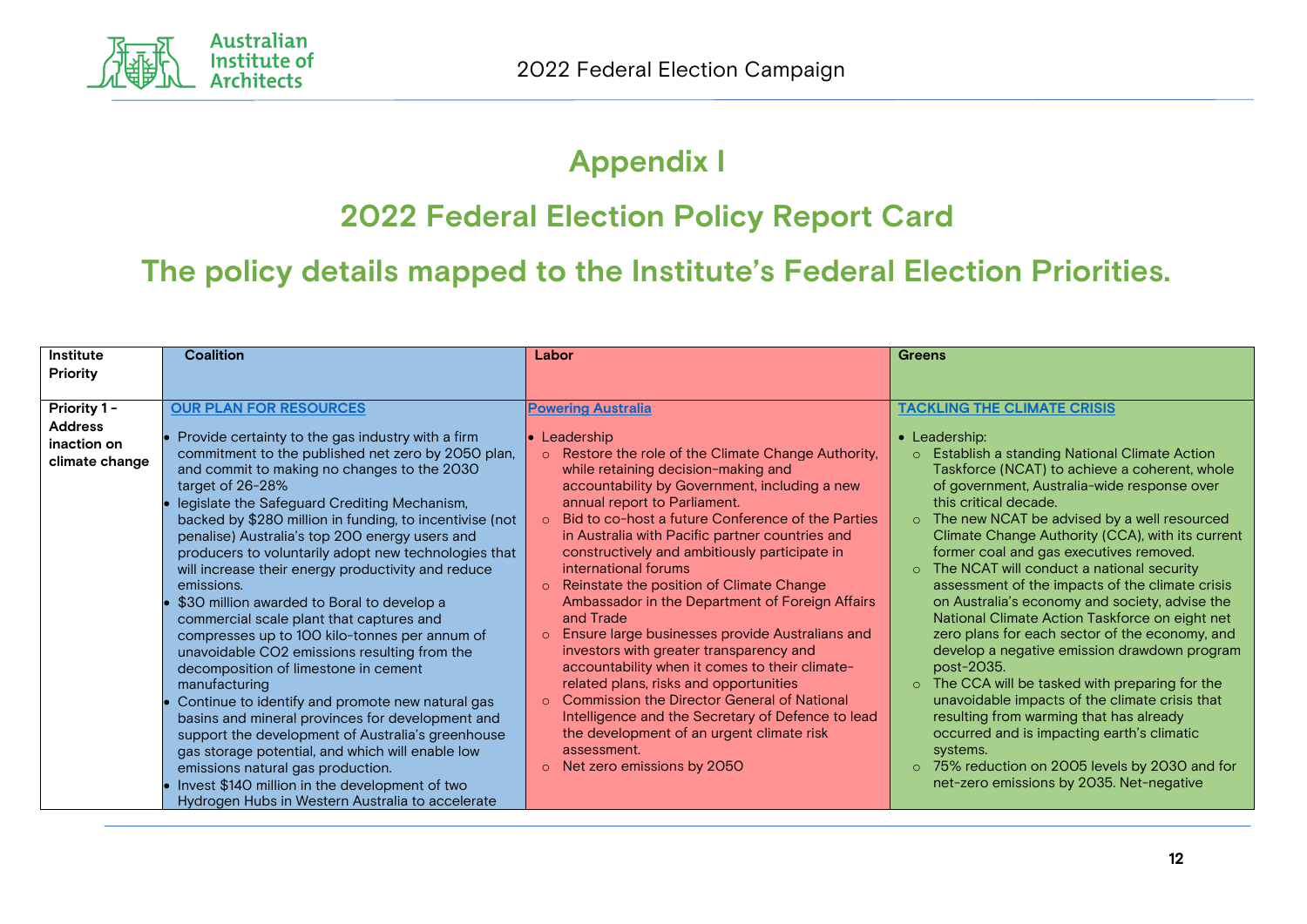the development of Australia's hydrogen industry (\$70 million in the Pilbara Hydrogen Hub and \$70 million in the H2Kwinana Clean Hydrogen Industrial Hub).

Australian Institute of **Architects** 

- Invest in two additional Carbon Capture and Storage Hubs in Western Australia to assist the resources industry in its efforts to reduce emissions (\$40 million towards pre-Final Investment Decision activities as part of Woodside Energy's Burrup Hub and \$20 million to Mitsui's Mid-West CCS Hub
- \$1.5 billion to establish the Pilbara region as a major hub for low emissions industries and to open the north-west to future economic development – upgrading Port Hedland's Lumsden Point and the Port of Dampier, upgrading the region's power grid infrastructure, supporting low emissions manufacturing and increasing the value-add of iron ore exports and low emissions metals production.
- Upgrades to the Port of Newcastle to make it 'hydrogen ready'
- \$300 million to support low emissions LNG and clean hydrogen production at Darwin.
- \$200 million to further develop the Middle Arm Sustainable Development Precinct.
- Continue to streamline environmental approval processes while maintaining robust environmental protections.
- Continue to expand the types of activities that are recognised under the Emissions Reduction Fund, to include carbon capture use and storage and lowand zero- emissions fuels in the transport sector.

o Update Australia's Nationally Determined Contribution (NDC), to include a target of 43% by 2030 off 2005 levels

#### Plan to net zero:

- o Green metal production using renewable energy,
- o Deliver the nation's first National Electric Vehicle Strategy including cheaper electric cars. If elected, Labor will exempt many electric cars from:
	- Import tariffs a 5 per cent tax on some imported electric cars; and
	- $-$  Fringe benefits tax a 47 per cent tax on electric cars that are provided through work for private use.
- o \$39.3 million (matched by the NRMA) to deliver 117 fast charging stations on highways across Australia. This will provide charging stations at an average interval of 150km on major roads.
- o *Driving the Nation* \$60 million matched by Qld, NSW and Vic to deliver 16 hydrogen refuelling stations for heavy vehicles on Australia's busiest freight routes.
- $\circ$  \$20 billon to upgrade the nation's energy grid (for more renewable energy)
- o \$200 million for 400 community batteries to benefit 100,000 households.
- o Co-invest \$100 million for 85 solar banks across the country – to provide cheaper electricity for more than 25,000 renters and low-income households.
- o Reduce the Australian Public Service's own emissions to net zero by 2030, with the Australian Defence Force and other national security agencies exempted given their unique operational needs.
- o \$100 million to support 10,000 New Energy Apprenticeships paid to apprentices who choose to train in new energy industries.
- o \$10 million in a New Energy Skills Program delivered through TAFE colleges.
- o Investment of up to \$3 billion from Labor's National Reconstruction Fund will support

emissions economy with over 100 million tonnes of carbon drawdown every year by 2050. **Powering Past Coal and Gas**

- Plan to net zero:
	- o 100% renewable energy by 2030. The expansion of Commonwealth-owned Snowy Hydro to become Clean Energy Australia and retasking to build 25 gigawatts of renewable energy and storage in the next eight years.
- o Plans for the proposed Kurri Kurri gas plant will be scrapped.
- o A \$5 billion, eight year program to utilise the energy from the roofs of all public schools, TAFEs and public universities - retrofitting and refurbishing existing facilities to be accessible, and sustainable.
- o The Greens will reinstate ARENA funding, investing \$500 million in the first year of the forward estimates, with the sole purpose of building up Australia's clean energy export capability
- $\circ$  \$240 million in grants for other public buildings (libraries, hospitals, and council buildings) through the Australian Renewable Energy Agency (ARENA) to improve energy productivity and install renewables.
- o \$100 million First Nations Communities fund to be administered by ARENA, to power communities with cheap, clean power. In addition, a new Commonwealth Agency - Australian Local Power Agency (ALPA) will establish 70 local power hubs to support renewable energy projects in regional communities.
- o A \$25 billion FutureGrid fund to upgrade the nation's energy grid (for more renewable energy)
- o A job-for-job guarantee for coal workers affected by the transition to ensure they get good jobs at the same pay, by enabling their new employers to receive a wage subsidy of up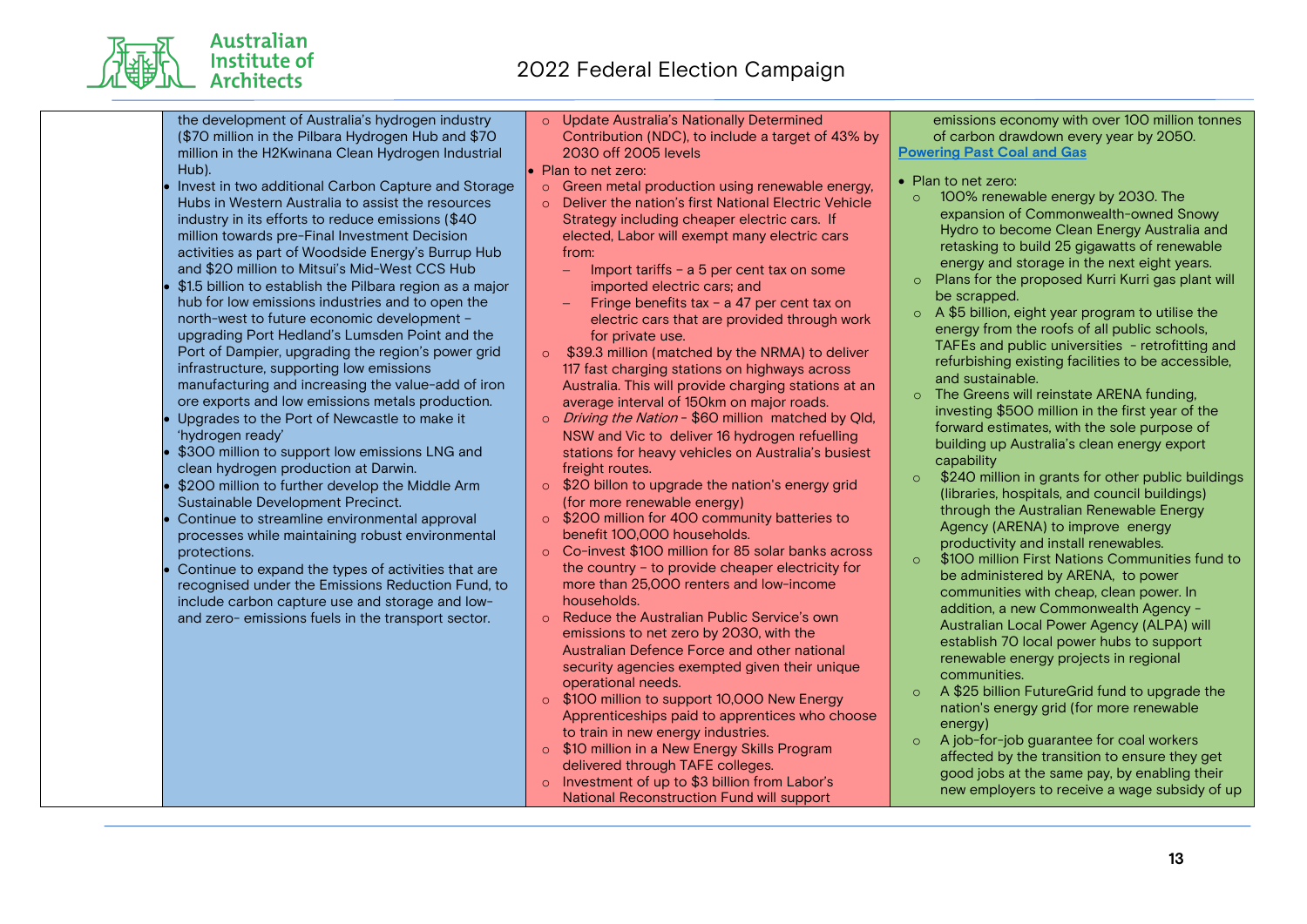

Australian<br>Institute of<br>Architects

| renewables manufacturing and the deployment of<br>low-emissions technologies, broadening<br>Australia's industrial base and boosting regional<br>economic development including:<br>wind turbine component manufacturing<br>battery and solar panel supply chain and<br>manufacturing<br>new livestock feed to reduce methane<br>emissions<br>modernising steel and aluminium<br>manufacturing<br>hydrogen electrolysers<br>bioenergy and biomass<br>innovative packaging solutions for waste<br>reduction.<br>Powering the Regions Fund to be established<br>$\circ$<br>with uncommitted funding from the Emissions<br>Reduction Fund (ERF)/Climate Solutions Fund<br>(CSF) will purchase Australian Carbon Credit<br>Units (ACCUs) on behalf of the Commonwealth<br>focussing on an additional three priorities:<br>Supporting industry with its decarbonisation<br>priorities, such as energy efficiency<br>improvements and fuel switching (e.g.<br>hydrogen);<br>The development of new clean energy<br>$\equiv$<br>industries, such as green hydrogen<br>production and export, and bioenergy;<br>Workforce development, such as training<br>existing workers in new technologies.<br><b>Disaster Readiness</b><br>• Provide up to \$400 million annually matched by<br>State, Territory or local governments for investment<br>in disaster prevention and resilience - as called for<br>by the Australian Govermment Productivity<br>Commission, insurers, local governments and<br>disaster relief bodies.<br><b>Disaster Relief Australia</b><br>• Provide Disaster Relieve Australia (DRA) with \$38.1<br>million over three years to add another 5,200 | to half the workers' former wage for up to 10<br>years. Older workers will receive the payment<br>until they reach retirement age. The transition<br>will be overseen by a national commission and<br>five regional development authorities to drive<br>new jobs and investment in coal communities.<br>A moratorium on new coal, oil and gas projects<br>$\circ$<br>in line with International Energy Agency<br>requirements and the introduction of a clear<br>schedule for coal plant closures and a levy on<br>coal mining to fund the transition as coal<br>exports are phased out by 2030 (2040 for<br>metallurgical coal).<br>A levy on coal exports will raise \$21.7 billion and<br>$\circ$<br>will fund the transition away from fossil fuels.<br>\$92.2 billion will be raised from gas companies<br>$\circ$<br>by charging royalties to extract gas in<br>Commonwealth waters and immediately wiping<br>the \$282 billion backlog of 'tax avoidance'<br>credits gas companies have built up.<br>A \$15 billion "Made in Australia" Bank and<br>$\circ$<br>manufacturing fund to support the<br>transformation of existing industries such as<br>steel, aluminium and other minerals and metals<br>processing and our manufacturing industries to<br>participate in the global zero-carbon economy.<br>- Green Metals Australia will be funded with<br>\$3.5 billion of capital over the next ten years<br>and an additional \$500 million for Green<br>Steel development specifically.<br>\$4.5 billion for Green Hydrogen Australia,<br>over the critical decade to ensure those<br>crucial markets like Japan and South Korea<br>source green hydrogen from Australia<br>instead of competitors in the Middle East or<br>South America. This fund will ensure that<br>Australia becomes a leader in green<br>ammonia and other value chains for zero<br>carbon fuels and feedstocks.<br>Green Aluminium Australia will start out with<br>\$150 million over the critical decade to<br>modernise and secure its emissions free |
|-------------------------------------------------------------------------------------------------------------------------------------------------------------------------------------------------------------------------------------------------------------------------------------------------------------------------------------------------------------------------------------------------------------------------------------------------------------------------------------------------------------------------------------------------------------------------------------------------------------------------------------------------------------------------------------------------------------------------------------------------------------------------------------------------------------------------------------------------------------------------------------------------------------------------------------------------------------------------------------------------------------------------------------------------------------------------------------------------------------------------------------------------------------------------------------------------------------------------------------------------------------------------------------------------------------------------------------------------------------------------------------------------------------------------------------------------------------------------------------------------------------------------------------------------------------------------------------------------------------------------------------------------------------------|---------------------------------------------------------------------------------------------------------------------------------------------------------------------------------------------------------------------------------------------------------------------------------------------------------------------------------------------------------------------------------------------------------------------------------------------------------------------------------------------------------------------------------------------------------------------------------------------------------------------------------------------------------------------------------------------------------------------------------------------------------------------------------------------------------------------------------------------------------------------------------------------------------------------------------------------------------------------------------------------------------------------------------------------------------------------------------------------------------------------------------------------------------------------------------------------------------------------------------------------------------------------------------------------------------------------------------------------------------------------------------------------------------------------------------------------------------------------------------------------------------------------------------------------------------------------------------------------------------------------------------------------------------------------------------------------------------------------------------------------------------------------------------------------------------------------------------------------------------------------------------------------------------------------------------------------------------------------------------------------------------------------------------------------|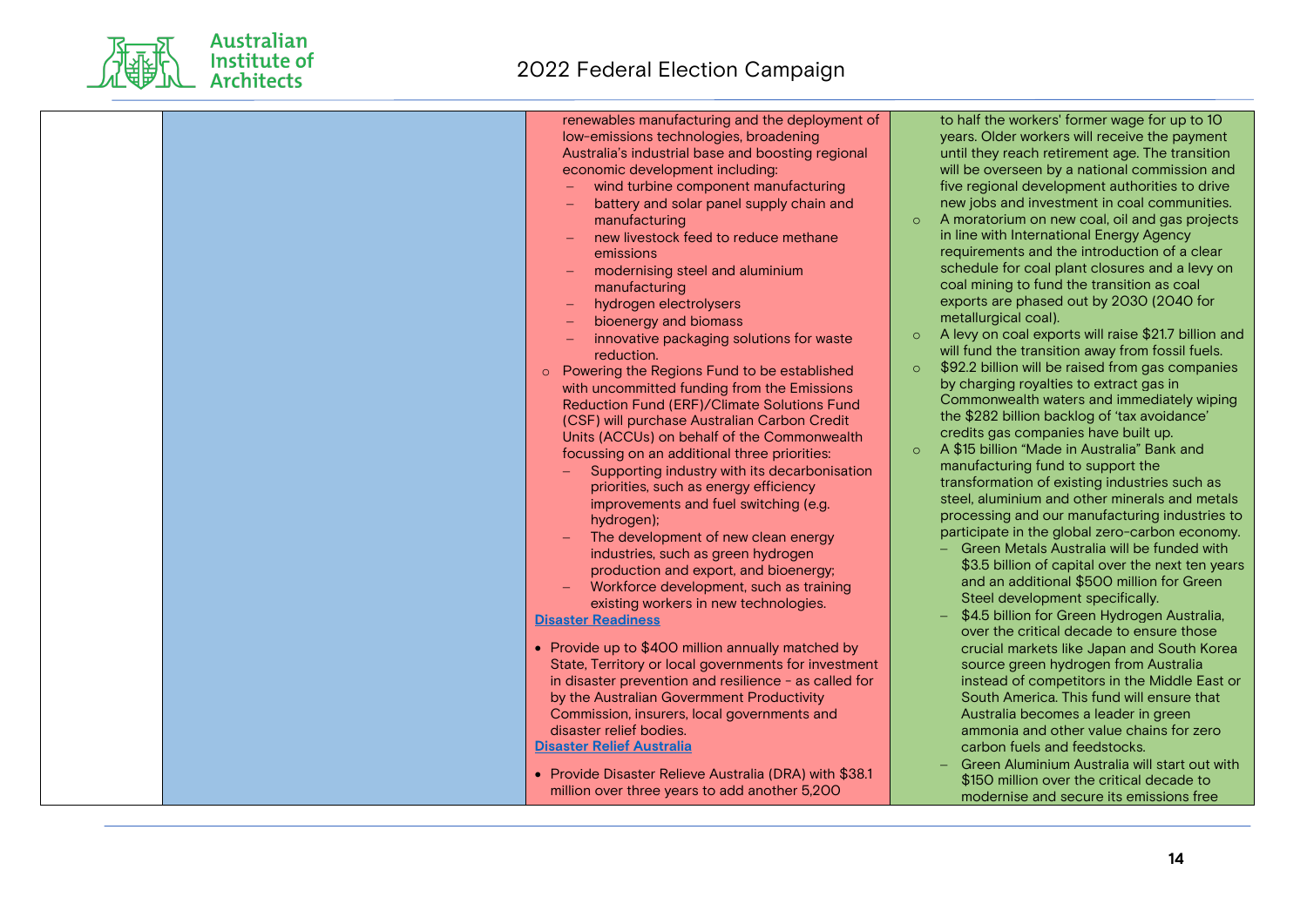

| volunteer veterans to its ranks - a total of 6,700<br>Portland Smelter and retrofit its potlines<br>veteran volunteers able to provide over 13,600<br>volunteer days per annum.<br>so it acts as a giant energy demand<br>management centre in Australia's smart<br>electricity network.<br>Australia, including a national plan,<br>coordination with major buyers including<br>state and territory governments.<br>\$100 million will be allocated to drive the<br>shipping.<br>electrification processes.<br>was previously axed), to co-invest with<br>gas feedstocks with previous funding<br>doubled to \$1.6 billion between 2022-23<br>and 2028-29<br>\$200 million to reinstate the Clean<br>manufacturers in the food and foundries<br>industries to invest in energy efficient<br>capital equipment, shift off gas and<br>emissions intensive fertilisers.<br>\$400 million for the Clean Technology<br>Innovation Program to support research<br>that would reduce greenhouse gas<br>emissions.<br>\$500 million over five years into<br>infrastructure and programs to reboot<br>recycling and support the growth of a<br>robust, jobs creating, waste and recycling | future. Snowy Hydro will seek to acquire the<br>with additional capital grants of \$212 million,<br>\$1.2 billion in support to the manufacturing<br>of electric vehicles and their components in<br>research and uptake of replacement fuels<br>and technologies for international travel and<br>\$200 million for research & development to<br>reduce emissions in cement production and<br>Reinstated Clean Technology Program (that<br>industry in capital equipment that will help<br>electrify everything and replace gas use and<br><b>Technology Food and Foundries Investment</b><br>Program (that was previously axed) to help |
|-----------------------------------------------------------------------------------------------------------------------------------------------------------------------------------------------------------------------------------------------------------------------------------------------------------------------------------------------------------------------------------------------------------------------------------------------------------------------------------------------------------------------------------------------------------------------------------------------------------------------------------------------------------------------------------------------------------------------------------------------------------------------------------------------------------------------------------------------------------------------------------------------------------------------------------------------------------------------------------------------------------------------------------------------------------------------------------------------------------------------------------------------------------------------------------|------------------------------------------------------------------------------------------------------------------------------------------------------------------------------------------------------------------------------------------------------------------------------------------------------------------------------------------------------------------------------------------------------------------------------------------------------------------------------------------------------------------------------------------------------------------------------------------------------------------------------------------|
|-----------------------------------------------------------------------------------------------------------------------------------------------------------------------------------------------------------------------------------------------------------------------------------------------------------------------------------------------------------------------------------------------------------------------------------------------------------------------------------------------------------------------------------------------------------------------------------------------------------------------------------------------------------------------------------------------------------------------------------------------------------------------------------------------------------------------------------------------------------------------------------------------------------------------------------------------------------------------------------------------------------------------------------------------------------------------------------------------------------------------------------------------------------------------------------|------------------------------------------------------------------------------------------------------------------------------------------------------------------------------------------------------------------------------------------------------------------------------------------------------------------------------------------------------------------------------------------------------------------------------------------------------------------------------------------------------------------------------------------------------------------------------------------------------------------------------------------|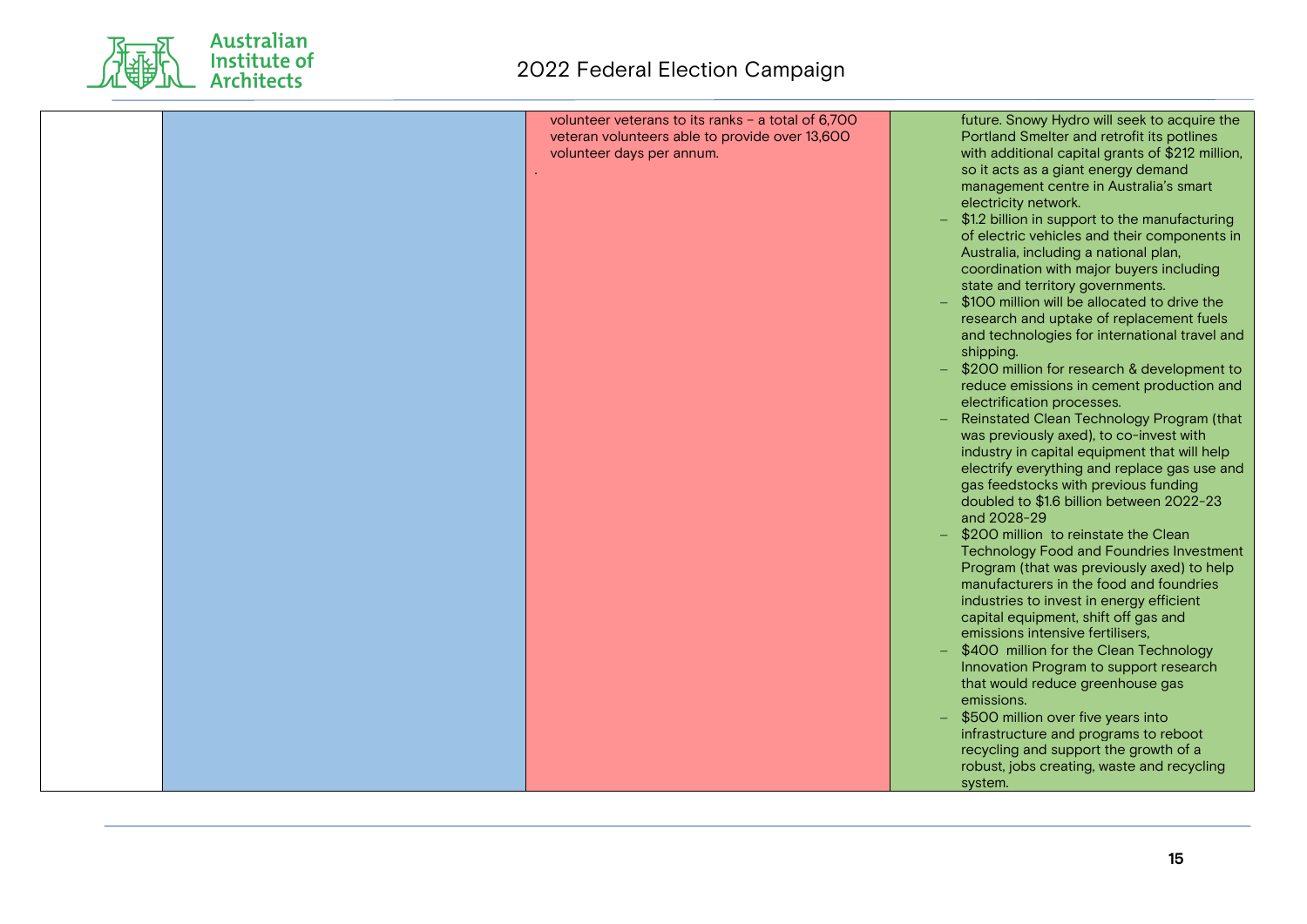

|  | \$50 million over ten years for research<br>efforts into avoiding, reducing and replacing<br>plastic waste, cleaning up our oceans and<br>finding end-markets for recovered plastic,<br>through a Plastics Co-operative Research<br>Centre (CRC).<br>Ending the \$98 billion of subsidies to<br>$\circ$<br>corporations that encourage them to burn<br>fossil fuels and redirecting that money into<br>creating new jobs and industries.<br>Subsidies to households and businesses to<br>$\circ$<br>electrify heating, cooking and to install<br>batteries.<br>A doubling of energy productivity by 2030 with                                                                                                                                             |
|--|-----------------------------------------------------------------------------------------------------------------------------------------------------------------------------------------------------------------------------------------------------------------------------------------------------------------------------------------------------------------------------------------------------------------------------------------------------------------------------------------------------------------------------------------------------------------------------------------------------------------------------------------------------------------------------------------------------------------------------------------------------------|
|  | a national energy efficiency scheme and an<br>economy-wide price on carbon.<br>A \$50 a tonne price floor for farmers engaged<br>$\circ$<br>in carbon farming to help them transform their<br>businesses through guaranteed returns for<br>their carbon credits (ACCUs).<br>The First Electric Vehicle Rebate to would<br>$\circ$<br>provide up to \$15,000 for the owner's first<br>electric vehicle, with the total maximum grant<br>size declining as EV uptake increases and<br>phasing out entirely after 2.5 million vehicles<br>have been rebated under the scheme.<br>The First EV Loan would charge concessional<br>$\circ$<br>interest rates to finance up to \$50,000 of an<br>EV purchase.<br>End the sale of new petrol and diesel cars from |
|  | 2030<br>\$2 billion over the next two years to FutureGrid,<br>$\circ$<br>the Greens' proposed publicly owned<br>electricity transmission and distribution<br>company, to build new electric vehicle charging<br>infrastructure prioritising fast charging stations<br>and installing over 30,000 fast chargers that<br>allow drivers to get to 80% charge in<br>approximately 15-30 minutes,<br>All new Commonwealth vehicles are electric by<br>$\circ$<br>2025, contributing to the decarbonisation of<br>the Commonwealth's own energy use, and                                                                                                                                                                                                        |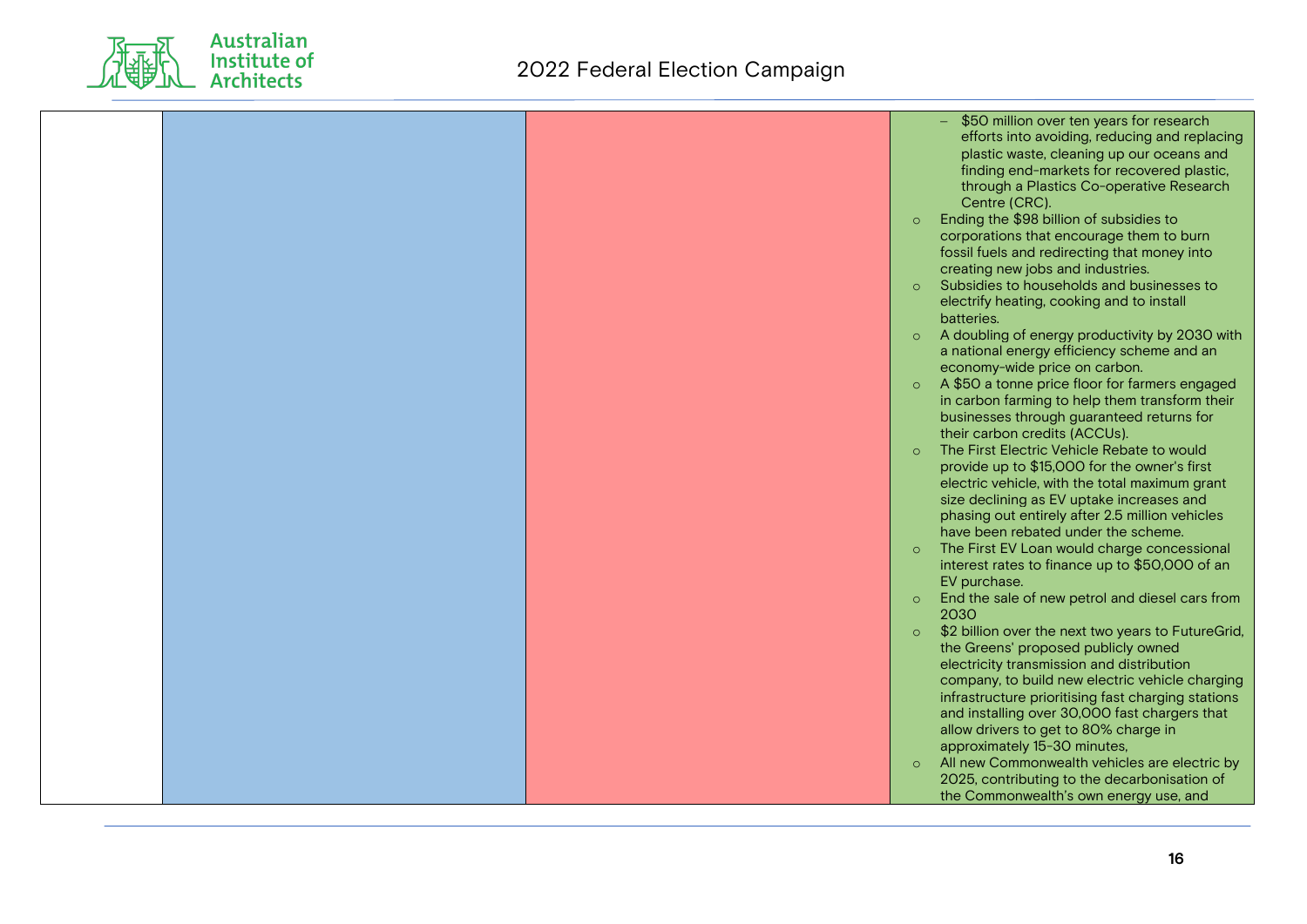

|                                                     |                                                                                                                                                                                                                                                                                                                        |                                                                                                                                                                                                                                                                                                                                                                                                                                  | injecting a large number of EV's into the second<br>hand market at the end of the Commonwealth<br>leasing period.                                                                                                                                                                                                                                                                                                                                                                                                                                                                                                                                                                                                                                                                                                                                                                                                                                                                    |
|-----------------------------------------------------|------------------------------------------------------------------------------------------------------------------------------------------------------------------------------------------------------------------------------------------------------------------------------------------------------------------------|----------------------------------------------------------------------------------------------------------------------------------------------------------------------------------------------------------------------------------------------------------------------------------------------------------------------------------------------------------------------------------------------------------------------------------|--------------------------------------------------------------------------------------------------------------------------------------------------------------------------------------------------------------------------------------------------------------------------------------------------------------------------------------------------------------------------------------------------------------------------------------------------------------------------------------------------------------------------------------------------------------------------------------------------------------------------------------------------------------------------------------------------------------------------------------------------------------------------------------------------------------------------------------------------------------------------------------------------------------------------------------------------------------------------------------|
|                                                     |                                                                                                                                                                                                                                                                                                                        |                                                                                                                                                                                                                                                                                                                                                                                                                                  | <b>POWERING PAST COAL AND GAS - (p55)</b><br><b>WEATHERING THE COMING STORM - ADAPTING</b><br><b>TO AN ALREADY CHANGING CLIMATE</b>                                                                                                                                                                                                                                                                                                                                                                                                                                                                                                                                                                                                                                                                                                                                                                                                                                                  |
|                                                     |                                                                                                                                                                                                                                                                                                                        |                                                                                                                                                                                                                                                                                                                                                                                                                                  | • \$600m is spent per year until 2026-27, and<br>\$300m per year from 2027-28 on public<br>infrastructure mitigation works that reduce the<br>devastating impacts of the climate crisis<br>• \$5 billion to double the current funding for<br>Emergency Service operations, allocated to the<br>States to ensure Emergency Services have<br>equipment and personnel to respond to natural<br>disasters exacerbated by global heating.<br>Establish a separate fund to retrofit homes in<br>Australia to be cyclone and flood resilient providing<br>50% co-contribution grants of up to \$20,000 to<br>households in high risk areas to undertake cyclone<br>and flood mitigation works, like battening and house<br>raising.<br>• increase Australia's commitment by \$3 billion in<br>funding from 2022 to 2025 to the Green Climate<br>Fund as part of the Paris Agreement for wealthy<br>nations to help those less fortunate countries<br>bearing the brunt of climate impacts. |
| Priority 2 - Fix<br>the supply of<br>affordable and | <b>Support for Families - Helping First Home Buyers</b><br>Home loan guarantees:                                                                                                                                                                                                                                       | <b>Helping more Australians into home ownership</b><br>• New "Help to Buy" shared-equity - a minimum                                                                                                                                                                                                                                                                                                                             | <b>ONE MILLION HOMES</b><br>• Build one million affordable public and community                                                                                                                                                                                                                                                                                                                                                                                                                                                                                                                                                                                                                                                                                                                                                                                                                                                                                                      |
| social housing                                      | Treble the First Home Buyers scheme with<br>$\circ$<br>5% deposit to 35,000 places per annum<br>Increase the Single Parent Guarantee<br>$\circ$<br>schemes with 2% deposit to 5,000 per<br>annum<br>Establish a new Regional housing loan<br>$\circ$<br>guarantee scheme with 5% deposit at<br>10,000 places per annum | deposit of 2 per cent, with an equity contribution<br>from the Federal Government of up to a maximum<br>of 40 per cent of the purchase price of a new home<br>and up to a maximum of 30 per cent of the<br>purchase price for an existing home with owner with<br>option for owner to purchase govt share. 10,000<br>places per annum.<br>• Regional housing loan guarantee scheme with 5%<br>deposit at 10,000 places per annum | houses over 20 years:<br>o 750,000 for people on low incomes earner,<br>125,000 "for universal access rentals" for<br>essential workers and people "who have been<br>priced out of where they need to live<br>o 125,000 "shared ownership homes" allowing<br>people to buy up to 75 per cent equity in a<br>home owned by the Trust for \$300,000, with<br>stamp duty waiver.                                                                                                                                                                                                                                                                                                                                                                                                                                                                                                                                                                                                        |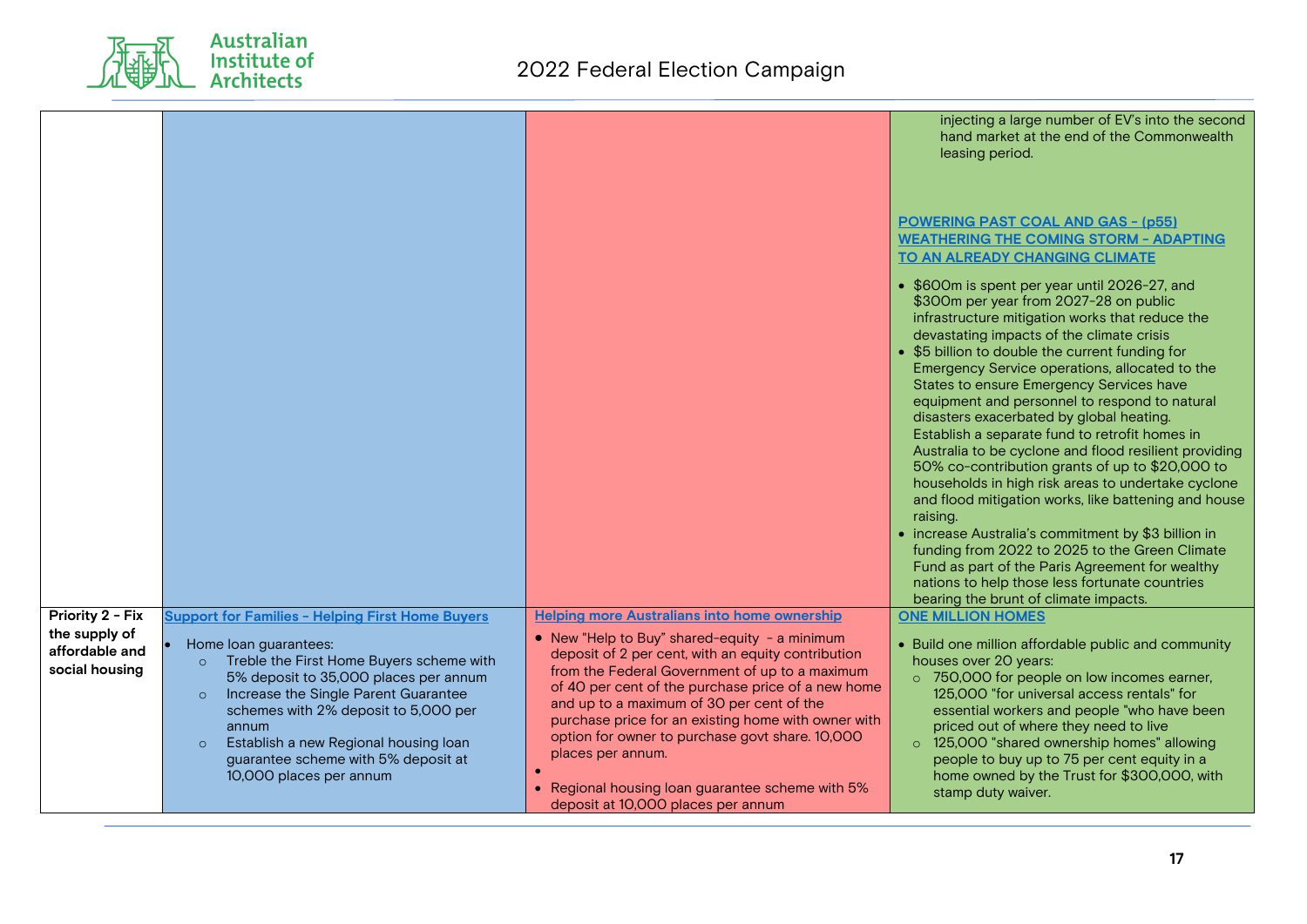- Australian Institute of **Architects** 
	- o Raise price caps for properties from \$50,000 -\$250,000 (a/c to location by S/T and metro vs regional).
	- 'Super Home Buyer' First home buyers will be permitted to access up to 40 per cent of their superannuation, capped at \$50,000, to help pay for a home deposit. The amount plus capital gains must be returned if the house is sold.
	- Measures to free up 'family homes':
		- o Extension of an existing tax break allowing up to \$300,000 from the sale of a family home to as a post-tax contribution to superannuation with a reduction in aged eligibility to 55 years.
	- o Exempting the proceeds of the sale from the aged pension assets test for two years instead of one.
	- raising the number of low-deposit guarantees for first home buyers to 35,000 each financial year.
	- Deliver increased property price caps for the Home Guarantee Scheme, to ensure Australians can continue to have choice when purchasing their home.
	- Increase the supply of new homes in regional areas by incentivising the purchase of newbuild homes – providing 10,000 low deposit guarantees each financial year for those moving to, or within, regional areas. This includes non-first home buyers and permanent residents.
	- Expand home ownership opportunities for single parent families by increasing the number of low-deposit guarantees for single parent families to buy a home (with a deposit of as little as 2 per cent) to 5,000 each financial year.
	- Support greater investment into affordable housing with an additional \$2 billion in lowcost financing for social and affordable dwellings. This brings total low-cost financing to \$5.5 billion, supporting around 27,500 dwellings.
- Review price caps on loan guarantee schemes 6 monthly
- Provide \$100million additional funding for immediate work on urgent housing and infrastructure on the NT's homelands - communities with small populations established on culturally significant lands.
- Provide \$200 million from the Housing Australia Future Fund for repair, maintenance and improvement of remote housing in Western Australia, South Australia, Queensland and the Northern Territory.
- Will match the Coalition's policies to encourage the sale of family homes by older Australians.
- Establish a National Housing Supply and Affordability Council, to ensure the Commonwealth plays a leadership role in increasing housing supply and improving housing affordability.
- o Fund the new houses via Federal Housing Trust from taxes on billionaires and large corporations.
- \$7 billion in capital grants to improve existing public housing over next decade.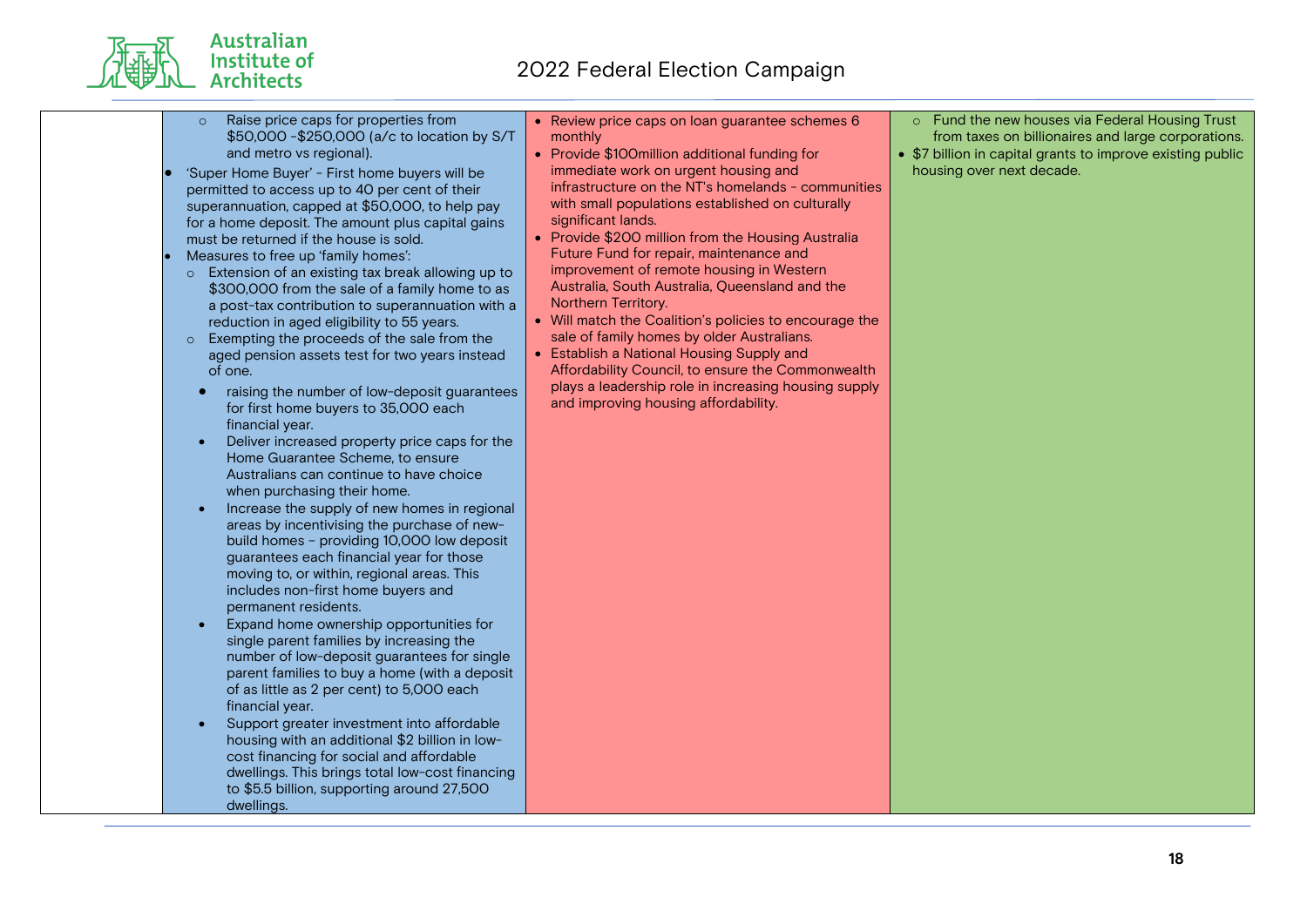

| Priority 3 -<br>Become a<br>leader for<br>national design<br>initiatives                                      | Our Plan for Housing and Home Ownership<br>\$7.7 million to extend Indigenous Business<br>Australia's Indigenous Home Ownership<br>Program which supports Indigenous families<br>to access home loans to either enter the<br>housing market or build their own homes.                                                                                                                                                                                                                                                                                                                                                                                                                                                                                                                                                                                           | <b>More livable cities and suburbs</b><br>• Transform City Deals into genuine City<br>Partnerships - promoting genuine collaboration<br>between the three levels of government, business<br>and the community.<br>• Revitalise our CBDs.<br>• Renew the independent role of Infrastructure<br>Australia - through the creation of an Australian<br>Cities and Suburbs unit.<br>• Produce an annual state of the cities report to<br>inform policy-making with evidence.<br>• Deliver a new National Urban Policy framework.<br>• Give local government a voice in a meaningful<br>National Cabinet process.                                                                                                                                                 | <b>Truth, Treaty, Voice</b><br>• A Treaty or Treaties could then inform how First<br>Nations people are represented to Parliament, or in<br>Parliament, and how their views, experiences, and<br>wishes could be considered in all policy and<br>decision making.                                                     |
|---------------------------------------------------------------------------------------------------------------|-----------------------------------------------------------------------------------------------------------------------------------------------------------------------------------------------------------------------------------------------------------------------------------------------------------------------------------------------------------------------------------------------------------------------------------------------------------------------------------------------------------------------------------------------------------------------------------------------------------------------------------------------------------------------------------------------------------------------------------------------------------------------------------------------------------------------------------------------------------------|-------------------------------------------------------------------------------------------------------------------------------------------------------------------------------------------------------------------------------------------------------------------------------------------------------------------------------------------------------------------------------------------------------------------------------------------------------------------------------------------------------------------------------------------------------------------------------------------------------------------------------------------------------------------------------------------------------------------------------------------------------------|-----------------------------------------------------------------------------------------------------------------------------------------------------------------------------------------------------------------------------------------------------------------------------------------------------------------------|
| Priority 4 -<br><b>Build</b><br>confidence in<br>and for the<br><b>Australian</b><br>construction<br>industry | <b>Modern Manufacturing</b><br>• Invest a further \$750 million in six National<br>Manufacturing Priorities: medical products,<br>defence, food and beverage, resources technology<br>and critical minerals processing, recycling and<br>clean energy, and space.<br>• \$2.8 billion in additional incentives to train the next<br>generation of apprentices and trainees<br>• Invest an additional \$3.7 billion to support<br>800,000 new training positions.<br>• Encourage small manufacturers to invest in the<br>skills of their employees and train new ones<br>through a Skills and Training Boost, providing tax<br>relief to eligible small businesses.<br>• Invest \$4.7 million to encourage women into the<br>manufacturing industry.<br>• Expand the Supply Chain Resilience Initiative to<br>help regional businesses to address vulnerabilities | <b>Buy Australian Plan</b><br>• Establish a Future Made in Australia Office, with<br>legislated key elements of Commonwealth<br>Procurement Rules (CPRs) to actively support local<br>industry<br>• Maximise opportunities for Aussie businesses in<br>major infrastructure projects<br>• Open opportunities for SMEs by decoding and<br>simplifying procurement processes<br>• Establish a Secure Australian Jobs Code to<br>prioritise secure work in government contracts and<br>ensure that government purchasing power is<br>supports businesses that engage in fair, equitable,<br>ethical and sustainable practices<br>• Provide more opportunities for First Nations<br>businesses to get more First Nations workers into<br>long-term skilled work | Manufacturing<br>• A \$15 billion "Made in Australia" Bank (see above)<br>and manufacturing fund to support the<br>transformation of existing industries such as steel,<br>aluminium and other minerals and metals<br>processing and our manufacturing industries to<br>participate in the global zero-carbon economy |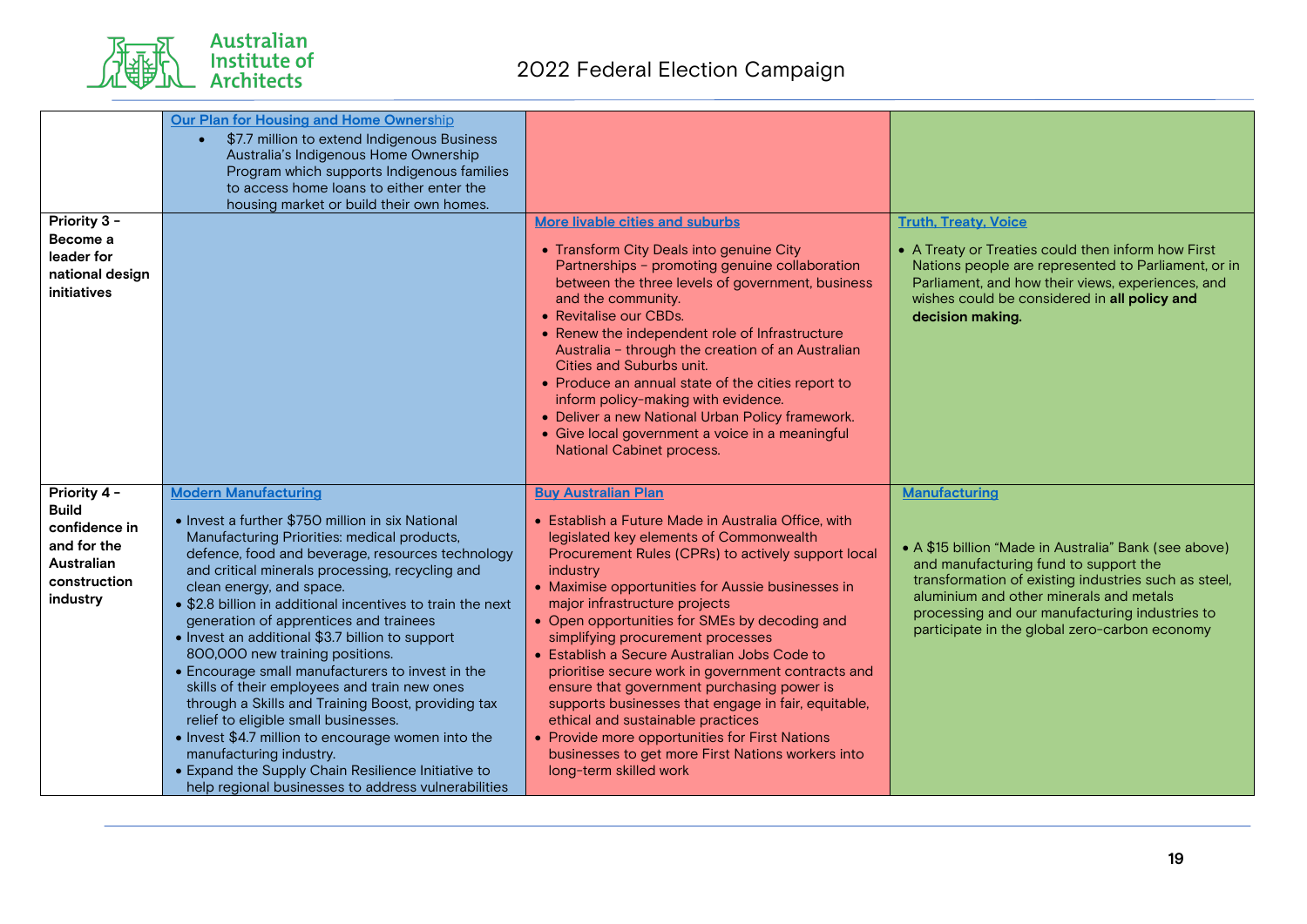and make our manufacturing supply chains more resilient.

- \$2.2 billion University Research Commercialisation Action Plan, including \$1.6 billion through Australia's Economic Accelerator, with key initiatives aligned to the six National Manufacturing **Priorities**
- Invest in manufacturing projects of national significance including the Moderna mRNA vaccine plant in Melbourne, the Iluka Resources rare earth separation facility in Western Australia and Hobart's Nyrstar Zinc refinery.

#### **Supply Chain Resilience**

Australian Institute of **Architects** 

- Invest a further \$750 million in six National Manufacturing Priorities (see above)
- \$50 million in the Manufacturing Modernisation Fund to help small and medium businesses to adopt new technologies, enabling them to scale up, grow and compete internationally.
- Invest a further \$200 million in the Supply Chain Resilience Initiative under the Regional Accelerator Program, targeting the capabilities of regional businesses to respond to supply chain vulnerabilities and opportunities.
- Better map and monitor critical supply chains and proactively identify vulnerabilities before they arise, by increasing the capacity of the CSIRO, the Office of Supply Chain Resilience and the Department of Industry, Science, Energy and Resources to provide the 'early warning mechanisms' for emerging supply chain issues.
- \$2.2 billion University Research Commercialisation Action Plan (see above)
- Continue to build supply chain resilience through the National Resilience and Recovery Agency.
- Work to improve the productivity of the nation's ports and maritime logistics in response to the forthcoming Productivity Commission report on Australia's maritime logistics system.
- Help small businesses better manage supply chain risks, including through \$1 billion Technology

• Fair Go Procurement Framework requiring those that gain government contracts to pay their fair share of tax

- Support industry sectors through the government's purchasing power
- Use government spending power to take action on climate change and support energy projects
- Strengthen Defence industries and capability
- Make National Partnerships work to maximise the use of local workers and businesses **A future grown in Australia**
- more trees in the ground.
- invest in value adding to increase timber products made in Australia
- \$10 million to support programs which deliver qualifications, competencies and other credentials which meet the specific training and accreditation needs of the forest, wood products, pulp and paper and fibre sectors
- Reserve \$500 million for agriculture, forestry and fisheries from the National Reconstruction Fund.
- Conduct an analysis of the national wood volume and the commercial opportunities from fire mitigation activities.
- Hold a roundtable with the forestry sector, unions, States and Territories to develop a Timber Fibre Strategy to ensure our existing forestry resources are being best utilised.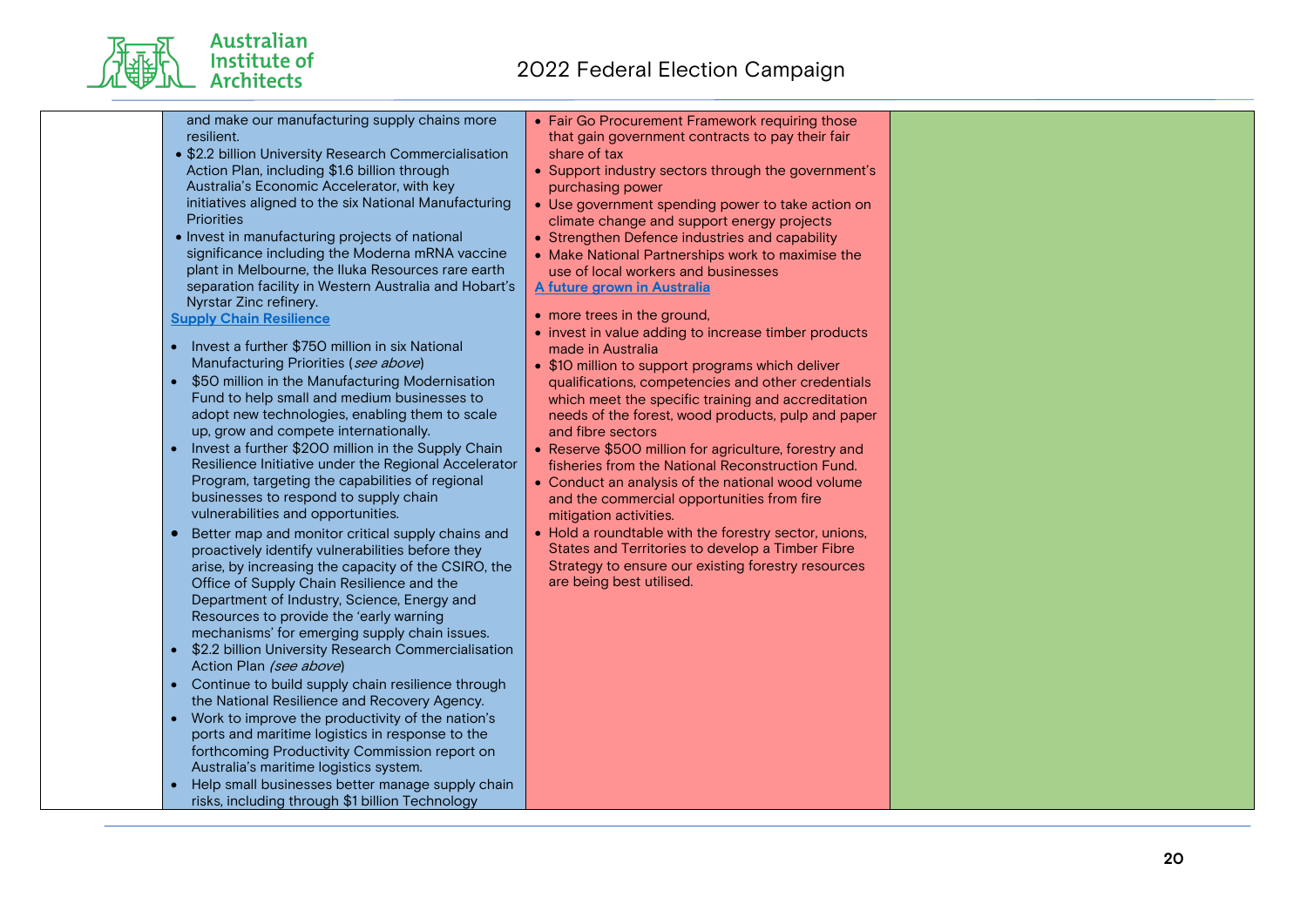Australian<br>Institute of<br>Architects

| broader network of trading partners to service our<br>needs.<br>• Host a Clean Energy Supply Chain Summit in July<br>2022 and lead the development of the Quad<br>Clean Energy Supply Chain 10 year plan.<br><b>OUR PLAN FOR AUSTRALIAN FORESTRY</b><br>• Guarantee not to support any shutdowns of native<br>forestry, and work to create permanent timber<br>production areas<br>• Invest \$106.6 million to establish a National<br>Institute for Forest Products Innovation, with a<br>central hub in Launceston and up to five centres of<br>excellence around Australia<br>• Deliver \$112.9 million in grants to accelerate<br>adoption of new wood processing technologies<br>• Invest \$86.2 million in a new Plantation<br><b>Establishment Program</b><br>• Invest \$4.4 million to strengthen Australia's fight<br>against illegal logging and stop illegal timber<br>imports from undercutting Australian producers |                                                                                                                                                                                                                                                                                                                                                                                                                                                                                                                                                                                                                                                                             |                                                                                                                                                                                                                                                                                                                                                                                                                                                                                                                                              |
|----------------------------------------------------------------------------------------------------------------------------------------------------------------------------------------------------------------------------------------------------------------------------------------------------------------------------------------------------------------------------------------------------------------------------------------------------------------------------------------------------------------------------------------------------------------------------------------------------------------------------------------------------------------------------------------------------------------------------------------------------------------------------------------------------------------------------------------------------------------------------------------------------------------------------------|-----------------------------------------------------------------------------------------------------------------------------------------------------------------------------------------------------------------------------------------------------------------------------------------------------------------------------------------------------------------------------------------------------------------------------------------------------------------------------------------------------------------------------------------------------------------------------------------------------------------------------------------------------------------------------|----------------------------------------------------------------------------------------------------------------------------------------------------------------------------------------------------------------------------------------------------------------------------------------------------------------------------------------------------------------------------------------------------------------------------------------------------------------------------------------------------------------------------------------------|
| Priority 5 -<br><b>SUPPORTING AUSTRALIAN WOMEN</b><br><b>Address</b><br>Continue to implement the Respect@Work<br>$\bullet$<br>gender<br>recommendations and support and resource the<br>diversity and<br>Respect@Work Council to implement practical<br>inequity in<br>measures to help employers prevent and address<br>Australia's<br>workplace sexual harrassment.<br>construction<br>• However detailed information in Implementation of<br>industry<br>the Government's Roadmap for Respect: Detailed<br>status update suggests there might not be full<br>commitment.<br>Continue to work across the Parliament<br>implementing the Jenkins recommendations:<br>setting a new standard for parliamentary<br>workplaces                                                                                                                                                                                                    | <b>Stopping Sexual Harrassment at Work.</b><br>o Fully implement all 55 recommendations of the<br><b>Sex Discrimination Commissioner's</b><br>Respect@Work Report<br>o Legislate employers' positive duty to take<br>reasonable and proportionate measures to<br>eliminate sex discrimination, sexual harassment<br>and victimisation, as far as possible.<br>o \$24 million to properly fund Working Women's<br>Centres in every Australian state and territory to<br>provide free, confidential assistance and advice<br>about workplace matters, including sexual<br>harassment, wage theft, and discrimination.<br>o \$1.27 million to establish a one-stop shop within | <b>Greens Economic Security for Women Policy</b><br>• Close the gender pay gap by<br>o Increasing minimum wages<br>o Support stronger equal remuneration provisions<br>in the Fair Work Act<br>o Paying super on parental leave<br>o Boosting superannuation for low-income earners<br>with caring responsibilities Double low-income<br>super offsets<br>o Reverse unfair Stage 3 tax cuts<br>o Extending penalties for employers who fail to<br>close their gender pay gap<br>• Investigate long-term options to value unpaid care<br>work |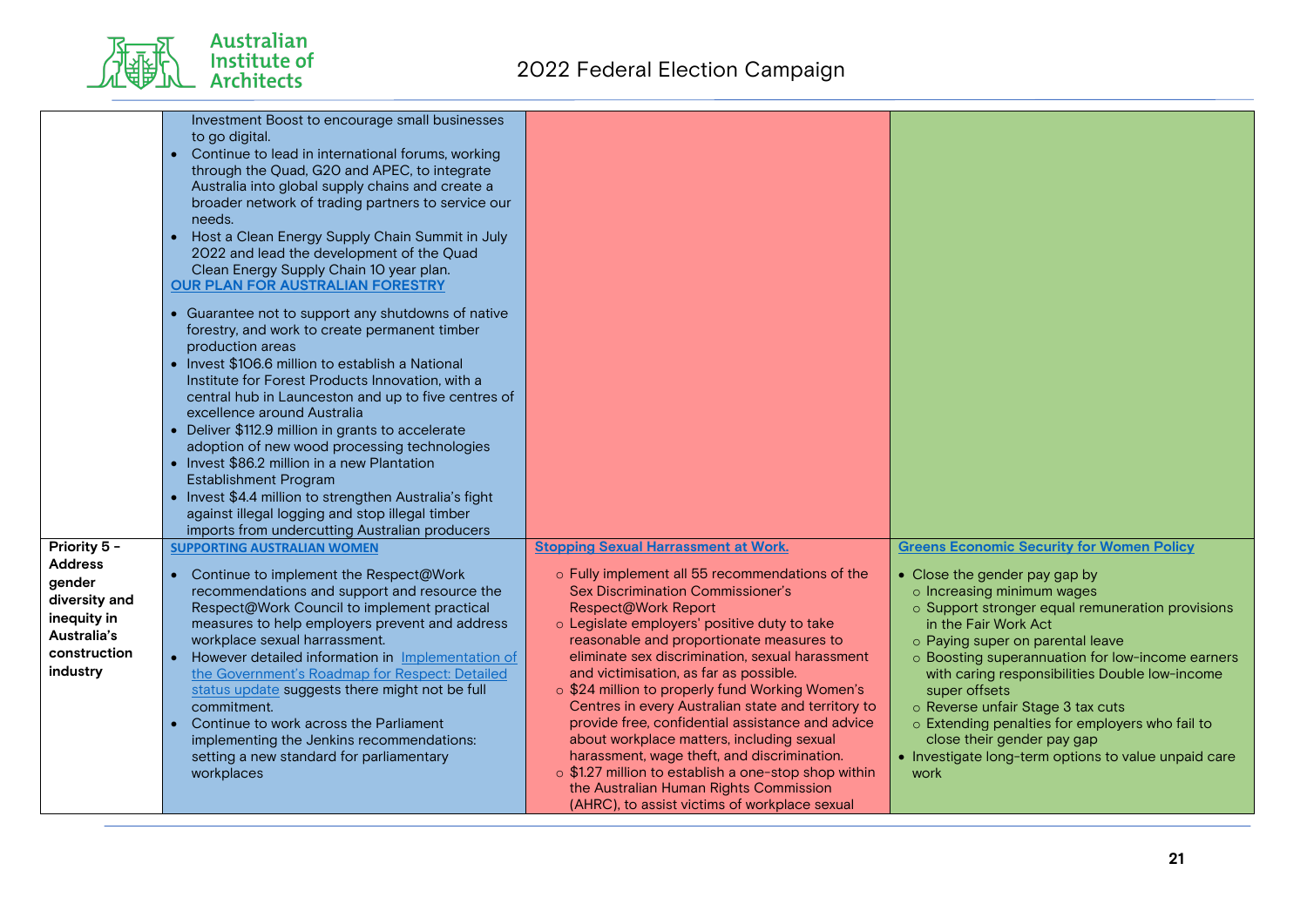

- Deliver the 2022 Federal Budget's new household income eligibility test of \$350,000 (in addition to the existing primary carer income test of \$151,350) to increase the eligibility for Paid Parental Leave.
- If re-elected the Coalition Government would also:
	- o Invest \$346.1 million to enhance the paid parental leave scheme
	- o Fund a \$38.6 million initiative to provide wraparound support, including mentoring, for women who start in higher-paying nontraditional trade occupations on the Australian Apprenticeship Priority List.
	- o Provide \$18.5 million for the Workplace Gender Equality Agency to boost their work with governments and employers to reduce the gender pay gap, as well as implement recommendations from the Review of the Workplace Gender Equality Act.

**Our Plan for Accessible and Affordable Child Care**

o Fund a further 20 child care services in remote settings through the Community Child Care Fund as part of our commitment to Closing the Gap.

harassment and to help employers understand their responsibilities to their employees

- o \$1.5 for AHRC million to hear and confidentially document the experiences of victims of historical workplace sexual harassment.
- Lead a national push to help close the gender pay gap and increase pay for women workers – particularly in caring jobs, by:
	- o Strengthening the ability and capacity of the Fair Work Commission to order pay increases for workers in low paid, female dominated industries.
	- o Legislating so companies with more than 250 employees will have to report their gender pay gap publicly.
	- o Prohibiting pay secrecy clauses and giving employees the right to disclose their pay, if they want to.
	- o Taking action to address the gender pay gap in the Australian Public Service.
- Fair Pay and Conditions for Working Women
	- o Make equity an object of the Fair Work Act and will make it easier for the Fair Work Commission to order pay increases for workers in low-paid, female-dominated industries.
	- o Put in place a statutory Equal Remuneration Principle, like in Queensland, to help guide the way the Commission considers equal remuneration and work value cases.
	- o \$8.4 million over the forward estimates to establish two new Expert Panels in the Fair Work Commission – one for Pay Equity and one for the Care and Community Sector – so that the Commission has the expertise and knowledge of the sector they need to deal with emerging workforce challenges in crucial care sectors and improve conditions for Australia's fastest growing workforce.The two new panels will operate in the same way as the Annual Wage Review Expert Panel and will be backed by a dedicated research unit. THe new Expert Panels will appoint experts in relevant fields such as
- Support women-led businesses through low interest loans in regional areas, greater access to funding, and encouraging procurement targets for government agencies
- Build one million public and community homes so women can access safe, affordable, and appropriate homes throughout their lives
- Require a Women's Budget Impact Statement to consider the gendered impacts of budget allocations before they are made
- Develop a National Gender Equality Strategy and require explicit analysis of the gendered impacts of policy decisions
- Implement all recommendations of the Respect@Work and Set the Standard reports to ensure women are safe, equal, and respected at work
- 24.5 billion over ten years to reform paid parental leave:
- o 26 weeks scheme with 6 weeks to be taken exclusively by each parent and balance as chosen with 26 weeks for single parent.
- o Pro rata existing wage (up to \$100,000 p/a). To complement employer-provided programs **Free Early Education and Childcare**
- Invest \$19bn over the next four years to ensure early childhood education and care is free and accessible for everyone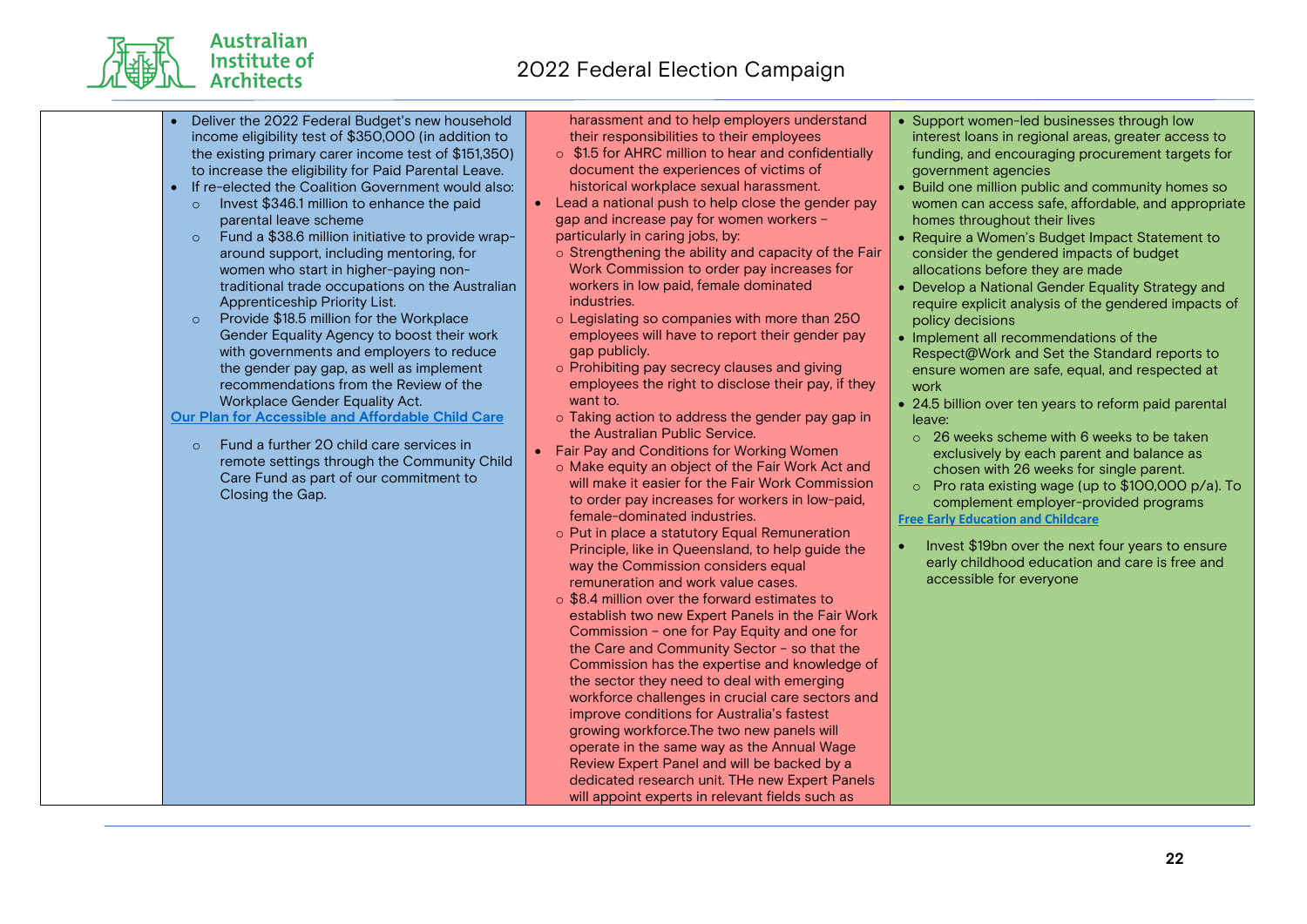Australian<br>Institute of<br>Architects

|                                                                                            |                                                                                                                                                                                                                                                                                                                                                                                                                                        | gender and pay equity, anti-discrimination and<br>the care industry on a part-time basis to assist<br>the Fair Work Commission in determining certain<br>matters relating to equal remuneration orders in<br>the case of the Pay Equity Panel and award<br>cases in the case of the Care and Community<br>Sector Panel.<br>○ Government will also consult with all relevant<br>parties on alternative means of making equal<br>remuneration orders to achieve more timely<br>resolution of equal remuneration applications.<br><b>Cheaper Child Care</b><br>o Lift the maximum child care subsidy rate to 90<br>per cent for families for the first child in care<br>o Increase child care subsidy rates for every family<br>with one child in care earning less than<br>\$530,000 in household income<br>o Keep higher child care subsidy rates for the<br>second and additional children in care<br>o Extend the increased subsidy to outside school<br>hours care. |                                                                                                                                                                                                                                                                                                                                                                                                                                                                                                          |
|--------------------------------------------------------------------------------------------|----------------------------------------------------------------------------------------------------------------------------------------------------------------------------------------------------------------------------------------------------------------------------------------------------------------------------------------------------------------------------------------------------------------------------------------|-----------------------------------------------------------------------------------------------------------------------------------------------------------------------------------------------------------------------------------------------------------------------------------------------------------------------------------------------------------------------------------------------------------------------------------------------------------------------------------------------------------------------------------------------------------------------------------------------------------------------------------------------------------------------------------------------------------------------------------------------------------------------------------------------------------------------------------------------------------------------------------------------------------------------------------------------------------------------|----------------------------------------------------------------------------------------------------------------------------------------------------------------------------------------------------------------------------------------------------------------------------------------------------------------------------------------------------------------------------------------------------------------------------------------------------------------------------------------------------------|
| Priority 6 -<br>Introduce<br>greater<br>integrity into<br>government<br>decision<br>making | The Coalition oppose a Federal Anti-Corruption<br>Commission and continue with their proposal for a<br>Commonwealth Integrity Commission (CIC)<br>See: https://www.abc.net.au/news/2021-11-<br>25/federal-iac-bill-vote-parliament-helen-<br>haines/100649316<br>Proposed Commonwealth Integrity Commission: See:<br>https://www.abc.net.au/news/2022-05-03/nsw-icac-<br>commissioner-coalition-criticism-kangaroo-<br>court/101032736 | <b>Fighting Corruption - National Anti-Corruption</b><br><b>Commission</b><br>• Proposed establishment of a National Anti-<br>Corruption Commission to operate with all the<br>independence, resources and powers of a standing<br>Royal Commission into serious and systemic<br>corruption in the federal government. Under design<br>principles already developed with legal and<br>integrity experts, the Commission will:<br>o have broad jurisdiction to investigate<br>Commonwealth ministers, public servants,<br>statutory office holders, government agencies,<br>parliamentarians, and personal staff of<br>politicians;<br>carry out its functions independently of<br>government, with discretion to commence                                                                                                                                                                                                                                             | POLITICS FOR PEOPLE, NOT CORPORATIONS AND<br><b>BILLIONAIRES</b><br>• Capping political donations at \$1,000 a year, so<br>influence can no longer be bought;<br>• Introducing a national anti-corruption body to<br>investigate politicians, public servants and third<br>party businessmen who have financially benefited<br>through undue influence;<br>• For a period of five years, preventing Ministers from<br>leaving Parliament and working for the same<br>industries that they presided over. |